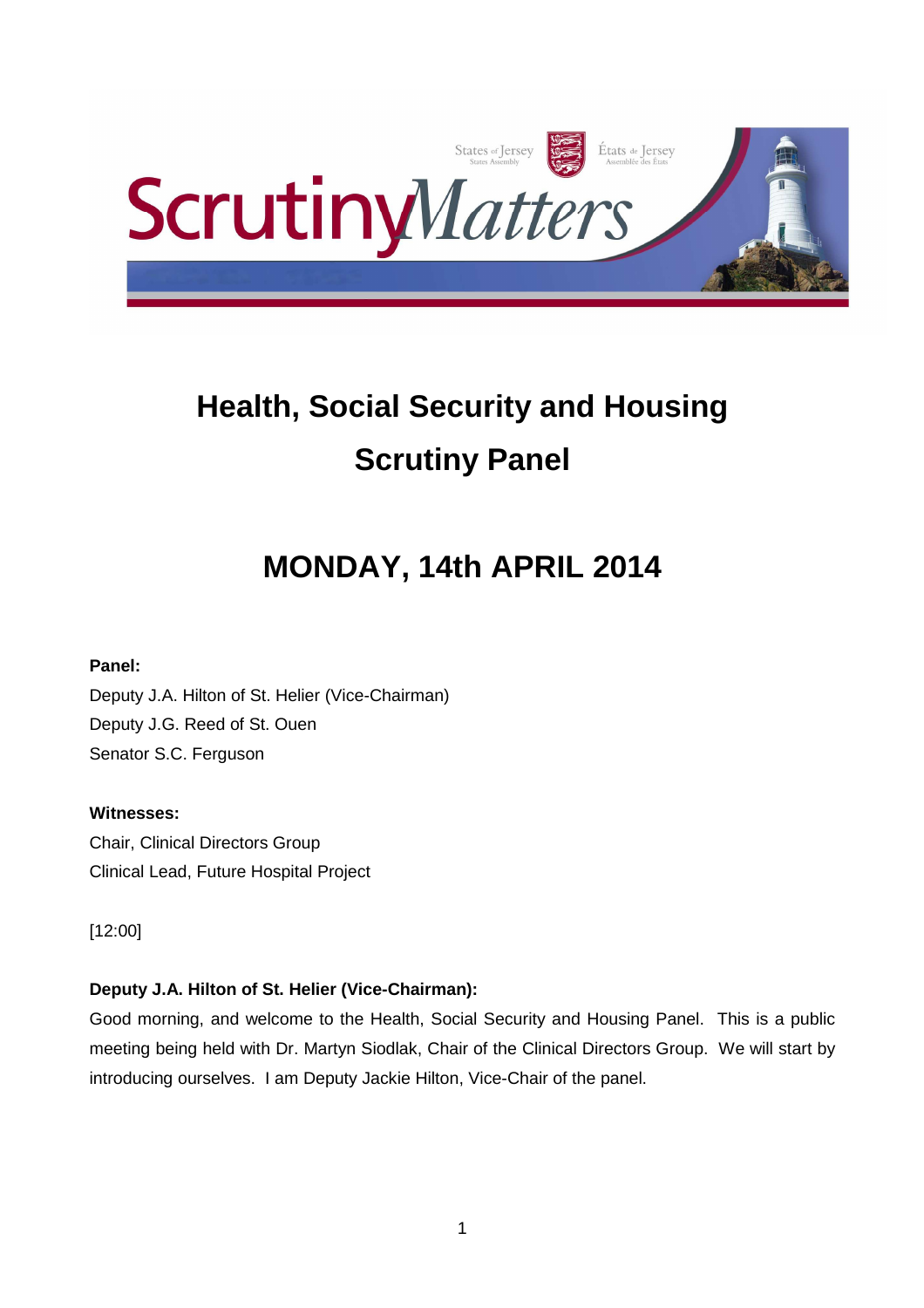#### **Deputy J.A. Hilton:**

Thank you very much indeed. I would like to start by offering the apologies of our Chair, the Deputy of St. Peter, who is sadly unwell at the present time. Thank you for coming this morning. You are Chair of the Clinical Directors Group. Can you just clarify who the Clinical Directors Group is - the membership of that group - for us?

#### **Chair, Clinical Directors Group:**

There are 8 clinical directors that work with us, so they are Richard Downes, Clinical Director of Surgery; Mike Richardson, Clinical Director of Medicine; Chris Hare, Clinical Director of Radiology; David Lawrenson, Clinical Director of Paediatrics; Akin Famoriyo, Clinical Director for Women, Obs and Gynae; Simon Chapman, Clinical Director of Accident and Emergency. What have we got? Pete Southall, Clinical Director of Pathology Services. I have got one more, do I not? Who have I forgotten?

#### **Clinical Lead, Future Hospital Project:**

Akin Famoriyo.

#### **Chair, Clinical Directors Group:**

I have got Akin, I have got him. Mike Richardson. Who is the other one?

#### **Deputy J.A. Hilton:**

Okay, that is lovely.

#### **Chair, Clinical Directors Group:**

There is another one.

## **The Deputy of St. Ouen:** Who is it?

# **Senator S.C. Ferguson:**

It is old age.

#### **Chair, Clinical Directors Group:**

Carolyn Coverley.

# **Clinical Lead, Future Hospital Project:**

There you go.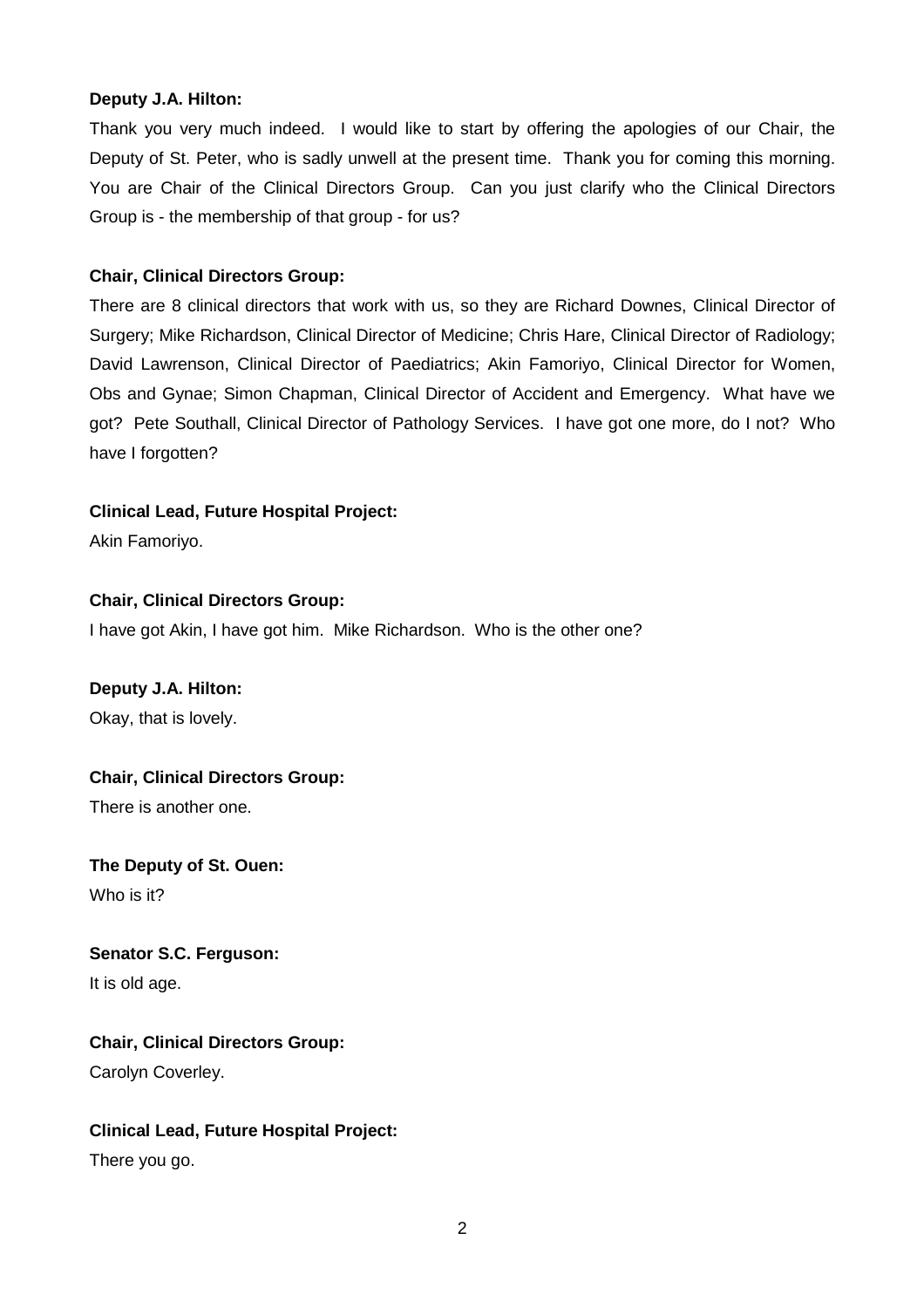## **Deputy J.A. Hilton:**

Carolyn Coverley is ...

## **Chair, Clinical Directors Group:**

Yes, she is psychiatric.

## **Deputy J.A. Hilton:**

Oh right, okay. Thank you very much indeed for that. Could you please ... sorry.

## **The Deputy of St. Ouen:** Are all those individuals consultants?

## **Chair, Clinical Directors Group:**

Yes, they are. Yes. There are now ... I do not suppose there is any reason why we could not have a middle grade as a clinical director, but they are all consultants, yes.

## **Senator S.C. Ferguson:**

Senior consultants?

#### **Chair, Clinical Directors Group:**

Not necessarily senior consultants. They are appropriate consultants.

# **Senator S.C. Ferguson:**

I do not know, but ...

#### **Chair, Clinical Directors Group:**

I do not know, you mean senior, someone that has been there years and years and years or somebody ...

#### **Senator S.C. Ferguson:**

You do not talk about housemen any more and things like that.

#### **Chair, Clinical Directors Group:**

Oh no, we do have housemen, but they are called F1 and F2s.

## **Senator S.C. Ferguson:**

I know, absolutely. Totally confusing.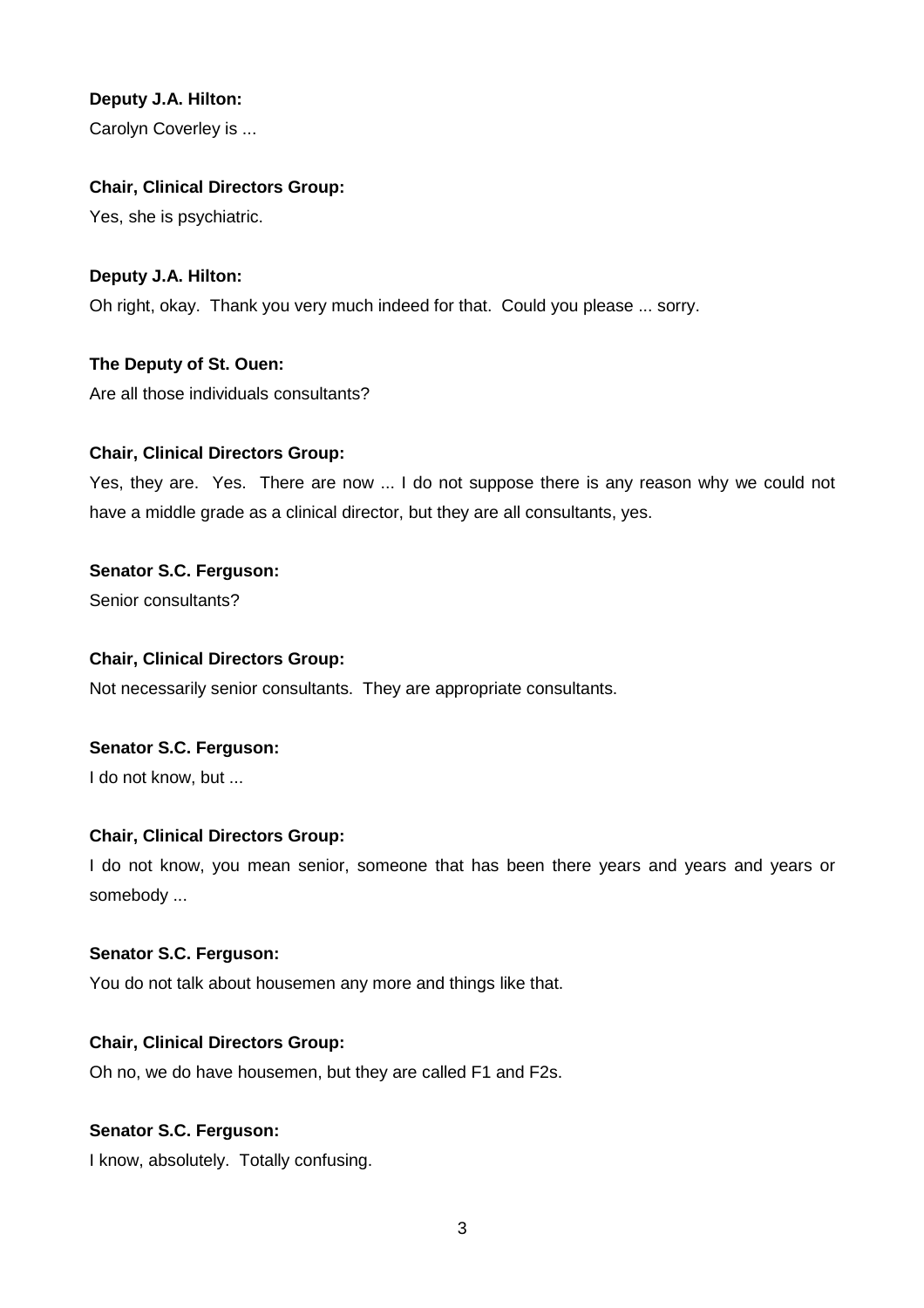Yes, that is not our fault. It is to us as well. It is like schools.

#### **Senator S.C. Ferguson:**

It is like ...

#### **Chair, Clinical Directors Group:**

My daughter is in year God knows what, 4.

#### **Senator S.C. Ferguson:**

... doctors and surgeons are all doctors now.

#### **Chair, Clinical Directors Group:**

No, they are not. I am Mr.

#### **Senator S.C. Ferguson:**

Oh, somebody told me that it was the E.U. (European Union) was trying to get everybody ...

## **Chair, Clinical Directors Group:**

Oh, I am sure they are, but they have not done it yet. They have not done it yet. We are still basically ...

#### **Deputy J.A. Hilton:**

So your correct title is Mr. Martyn Siodlak?

#### **Chair, Clinical Directors Group:**

Yes, and we are still basically surgeons, yes.

#### **Deputy J.A. Hilton:**

Okay. All right, thank you. The first question I would like to ask you is could you briefly outline your personal involvement in the Future Hospital Programme, that is the Health White Paper, and the new hospital? We will start with the Health White Paper.

#### **Chair, Clinical Directors Group:**

The White Paper was ... that is a long while ago now, is it not? The project began with KPMG, what was it, 4 or 5 years ago. It was quite a long time ago.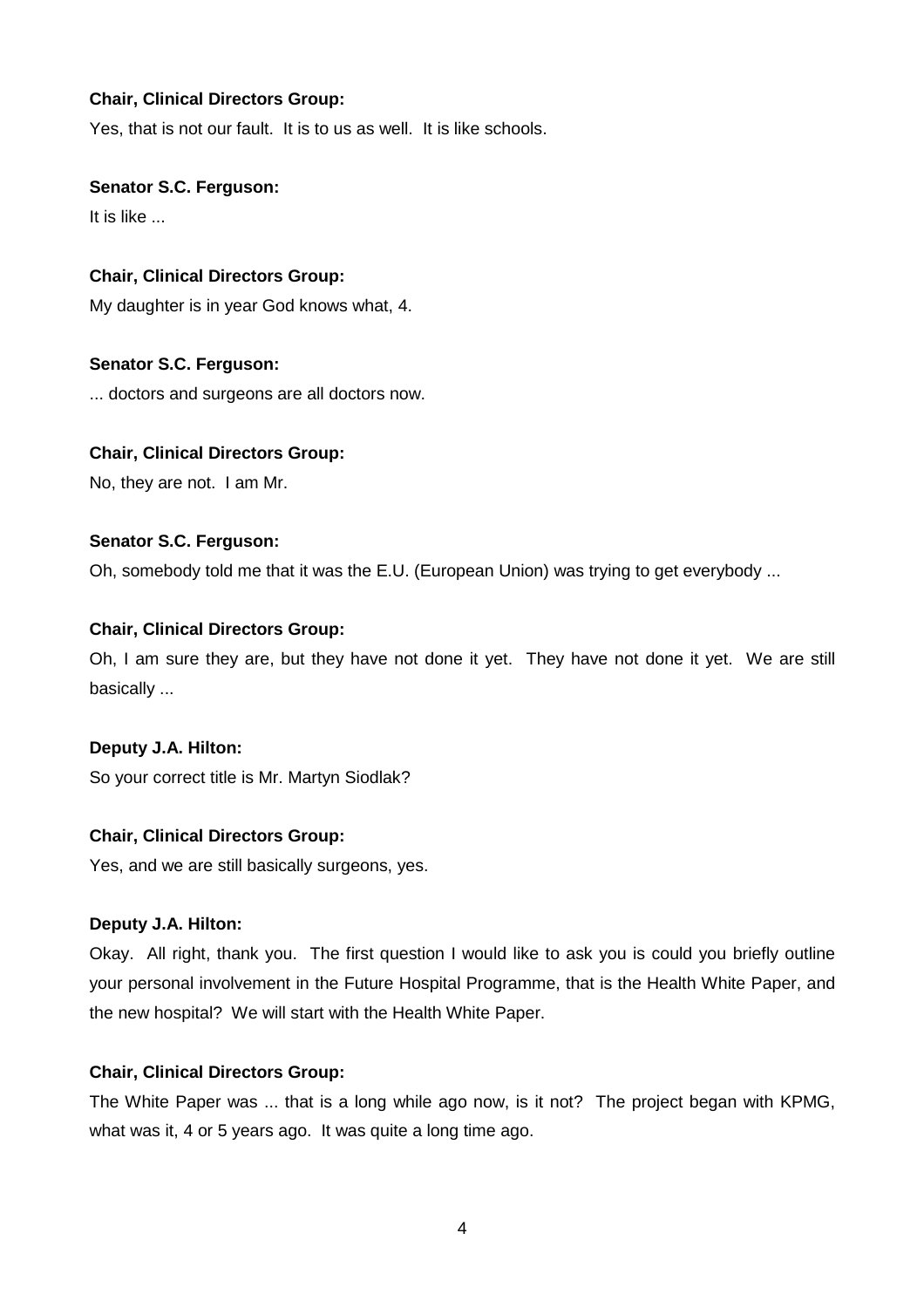#### **Deputy J.A. Hilton:**

Yes.

## **Chair, Clinical Directors Group:**

So I had loads of interviews with the KPMG team personally. They had a massive conference at the place in Trinity; what is it called?

## **Deputy J.A. Hilton:**

R.J.A. & H.S. (Royal Jersey Agricultural & Horticultural Society).

## **Chair, Clinical Directors Group:**

Yes, where the big hall is, there was a big conference there. After they distilled all the data, they came out with 3 options, of which only one was viable, because if you say to people: "You can carry on doing what we are doing and the Island will be broke very quickly, or we can cap the spend and everyone is going to be dying on the streets or we change things and everyone will be fit and well and healthy" everyone is going to vote for number 3, are they not? If you put it like that, you know the answer you are going to get before we start.

## **The Deputy of St. Ouen:**

Then more recently ...?

## **Chair, Clinical Directors Group:**

The Future Hospital ... that came after the White Paper, so it was recognised that the hospital was getting a bit old and we were having problems with stuff breaking down, the sewerage does not work great, the drains do not work great and stuff, the adjacencies are not right within the hospital; we have been higgledy-piggledy for years. There was a bid to build a new hospital on perhaps a new site or refurbish the single site, the present site, at Gloucester Road, but when there was not enough money to do that, we had a long discussion about probably 2 years, or last year, I cannot remember ... in the town hall there was a big discussion with lots of clinicians, including middle grades, consultants and the third sector, lots of different people. It was postulated that within the money envelope that had been voted by the States that the best option was to develop a dual site.

#### **Deputy J.A. Hilton:**

You were party to these discussions at the town hall when it happened?

## **Chair, Clinical Directors Group:**

Yes, there was loads of doctors there, I cannot remember how many, but 30 maybe.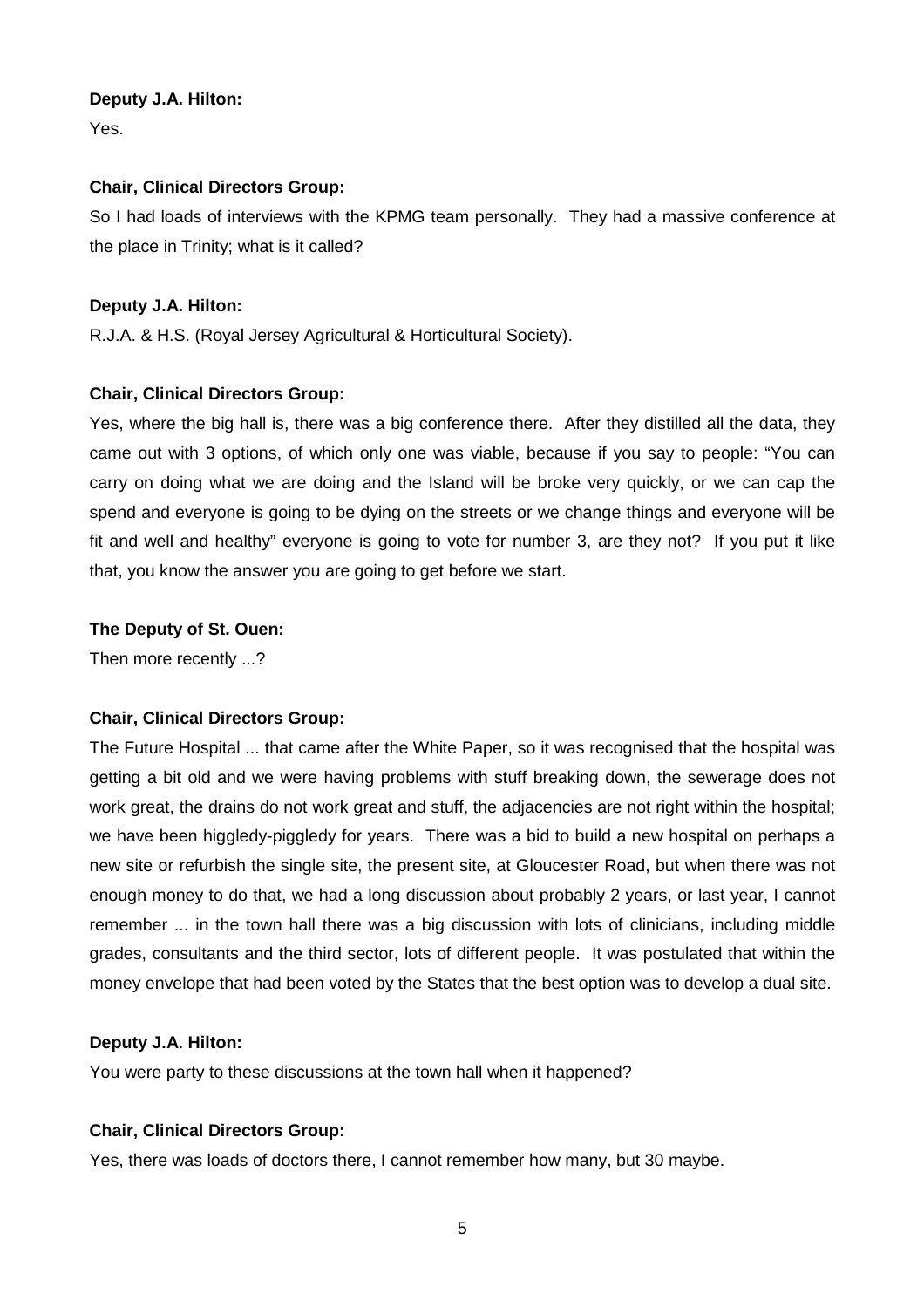#### **Deputy J.A. Hilton:**

What is the general view of the Clinical Directors Group to having a hospital based on 2 sites?

#### **Chair, Clinical Directors Group:**

If that is what we have to do, that is what we have to do. Obviously a single-site hospital is always going to be better, but if there is not enough money to have a single-site hospital and there is only enough money for a dual site, we just have to get on and do it as best we can.

#### **The Deputy of St. Ouen:**

It has been suggested or stated to us that a sort of prioritisation process was undertaken on the decision to limit the amount of money available to provide for a new hospital. Were the Clinical Directors Group involved in those discussions?

#### **Chair, Clinical Directors Group:**

Sorry, can you explain that? I still do not understand. I am being a bit stupid.

#### **The Deputy of St. Ouen:**

We were told that following the decisions around having this hospital on 2 sites and limiting the money available, the funding, that a prioritisation process took place to look at what could be provided and funded within the £300 million envelope. My question is were the Clinical Directors Group involved in any of those discussions?

#### **Chair, Clinical Directors Group:**

What, you mean about whether it would be possible to build a hospital for £300 million on a single site or ...

#### **The Deputy of St. Ouen:**

I believe it extended further than that, to what services would be provided, because KPMG obviously did the work, as you rightly said, and identified a cost of £450 million, and subsequently a political decision was taken that £300 million was the funding available.

#### **Chair, Clinical Directors Group:**

£297 million, I think, or whatever.

#### **The Deputy of St. Ouen:**

So we were told that all of the provision that was provided for are services provided for within the KPMG report were reviewed, but you were not obviously ...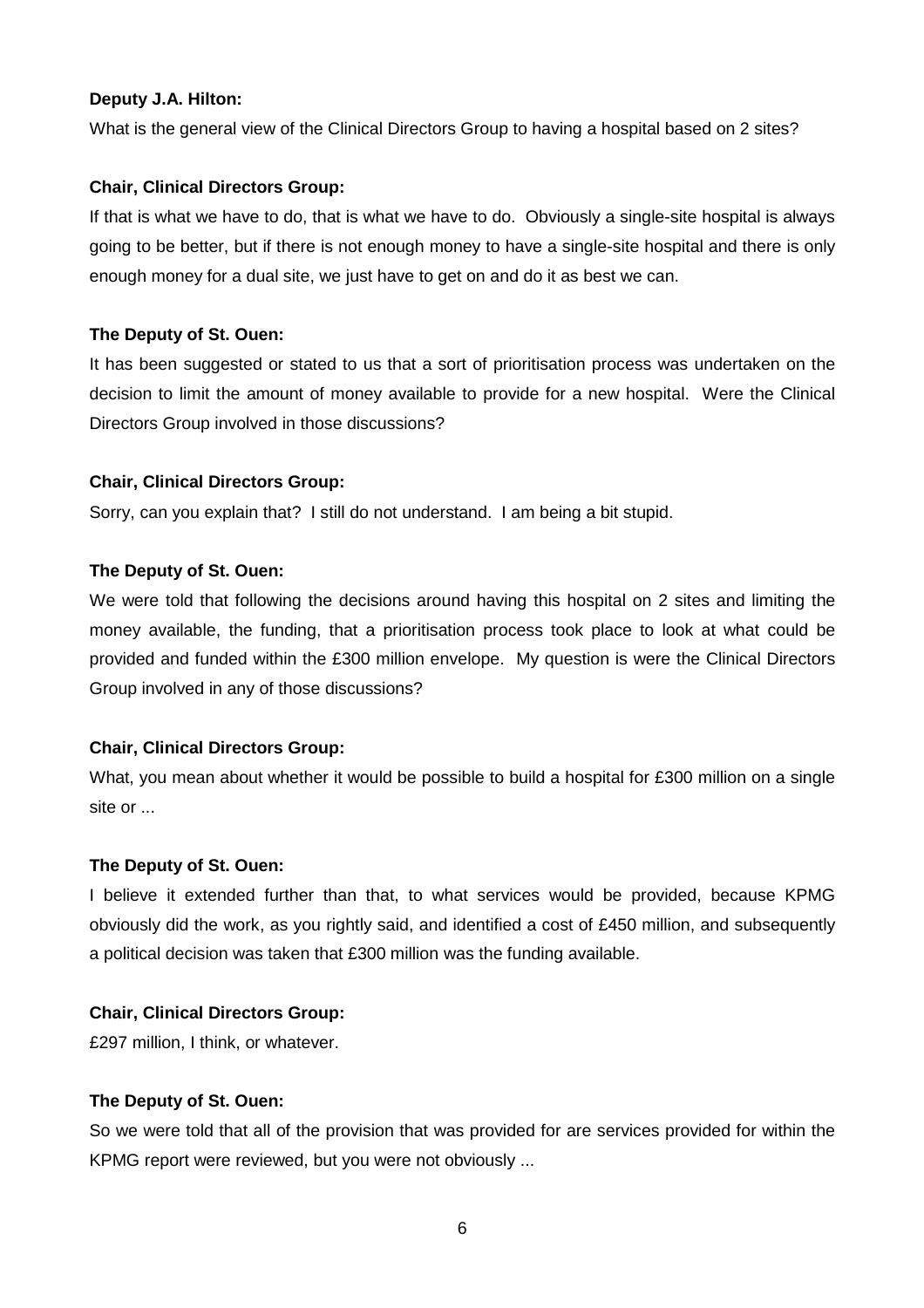I was not aware of that.

#### **The Deputy of St. Ouen:**

No, okay.

## **Senator S.C. Ferguson:**

I was going to ask virtually the same thing, although I was coming to it from another direction. I was going to say what services are we not going to have at the updated hospital compared to the services we might have with a very new hospital?

## **Chair, Clinical Directors Group:**

I think it should be exactly the same. It is just how you get around the system to provide it, so some of the ongoing costs of splitting the site are going to be higher than if you had a single site. There would need to be duplication of equipment, duplication of staff in some cases as well. We would probably need to change the whole way we run the acute medical take and probably surgical take as well, so there will be challenges in trying to do it on a dual site that you do not have with a single site.

## **Senator S.C. Ferguson:**

So the revenue costs are going to be higher?

## **Chair, Clinical Directors Group:**

Higher?

## **Senator S.C. Ferguson:**

Yes.

## **Chair, Clinical Directors Group:**

Without any doubt. I have been told that somebody has calculated - and I do not know how - that that is about £2 million a year excess. I do not know if that includes the capital costs of refurbishing the 2 sites instead of one. If it was £2 million a year, that gives us about 50 years, 70 years or something, does it not, before we equalise the 2 costs, in which case we would need another hospital by then anyway in 70 years' time.

## **Deputy J.A. Hilton:**

Can you tell us what your view is on having the hospital split into 2 sites with regard to your role as Consultant for E.N.T.?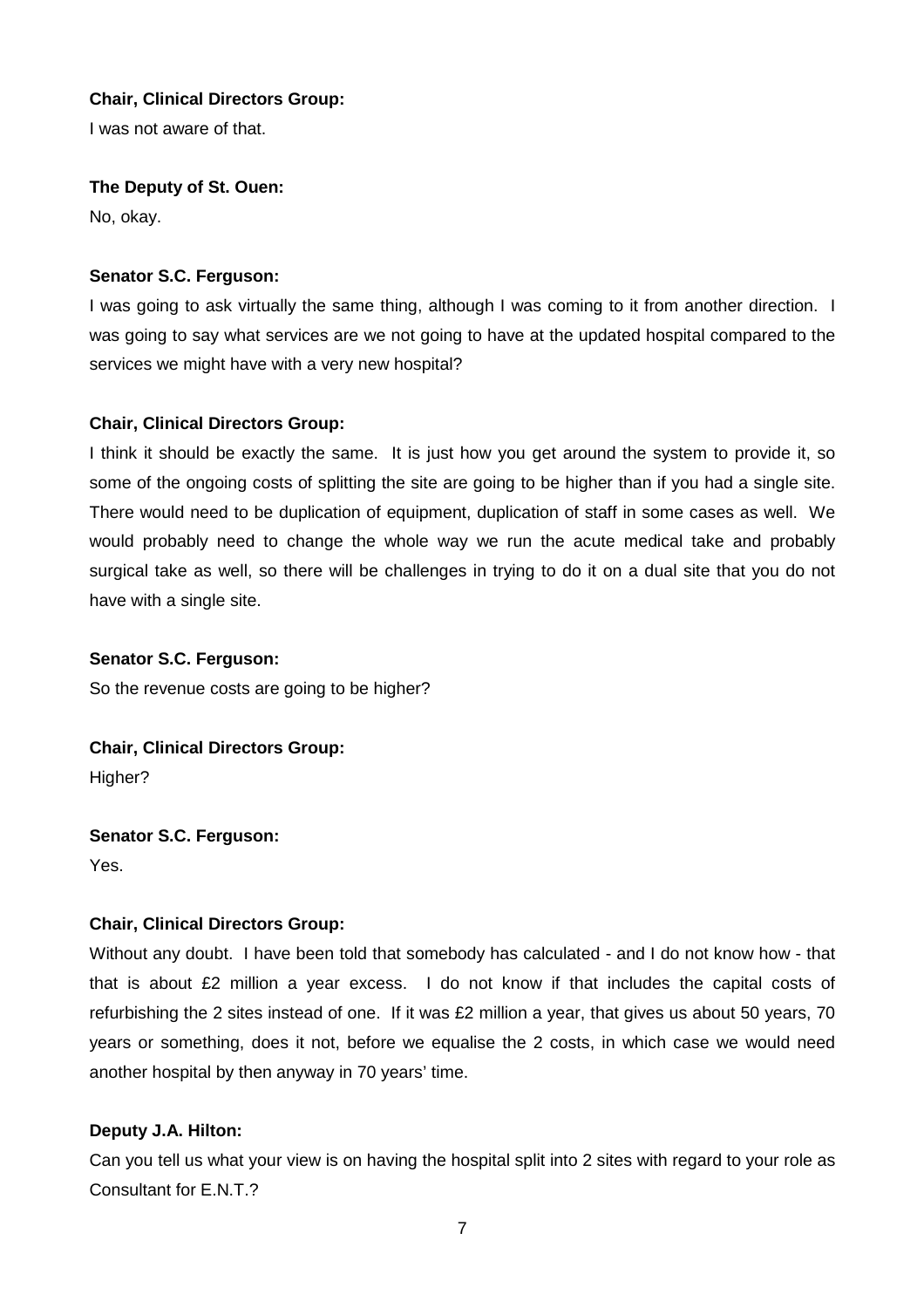E.N.T.? Yes, I think it is some specialties would be able to make it work easier than others. We only have 4 doctors in E.N.T., so it will be challenging to work out how we are going to put that system in place. It is doable. It will be challenging.

#### **Deputy J.A. Hilton:**

Because of the split between the 2 and holding outpatients up there and ...

#### **Chair, Clinical Directors Group:**

Yes. E.N.T. need a lot of equipment, okay, and how we run our on-call is that whoever is in clinic is on-call during the day and then we are on-call from 5.00 p.m. at night until 9.00 a.m. in the morning and we see patients that come from A. and E. (Accident and Emergency) in the clinic. We see patients that are on the ward in the clinic as well, because quite a lot of the stuff needs either a microscope or a flexible laryngoscope, it is equipment-dependent, and you cannot cart that equipment around the ward very easily, so there will be some logistic problems about where you see inpatients. What that probably is going to take - we have not discussed this in-depth - is a room somewhere that is equipped with the full kit that we have in outpatients to be able to see the inpatients on the inpatient site, otherwise we are going to rolling patients up the hill. But they are the things that we are working on at the moment to work out how we are going to be able to do that stuff.

#### **Senator S.C. Ferguson:**

So there is a hidden cost, because none of the equipment would be cheap.

#### **Chair, Clinical Directors Group:**

No, but I am told that all that duplicate equipment is in the £297 million.

## **The Deputy of St. Ouen:**

Who has told you that?

#### **Chair, Clinical Directors Group:**

All our meetings, Julie, Helen.

**Senator S.C. Ferguson:** Bernard?

#### **Chair, Clinical Directors Group:**

Bernard, yes. Everyone, yes.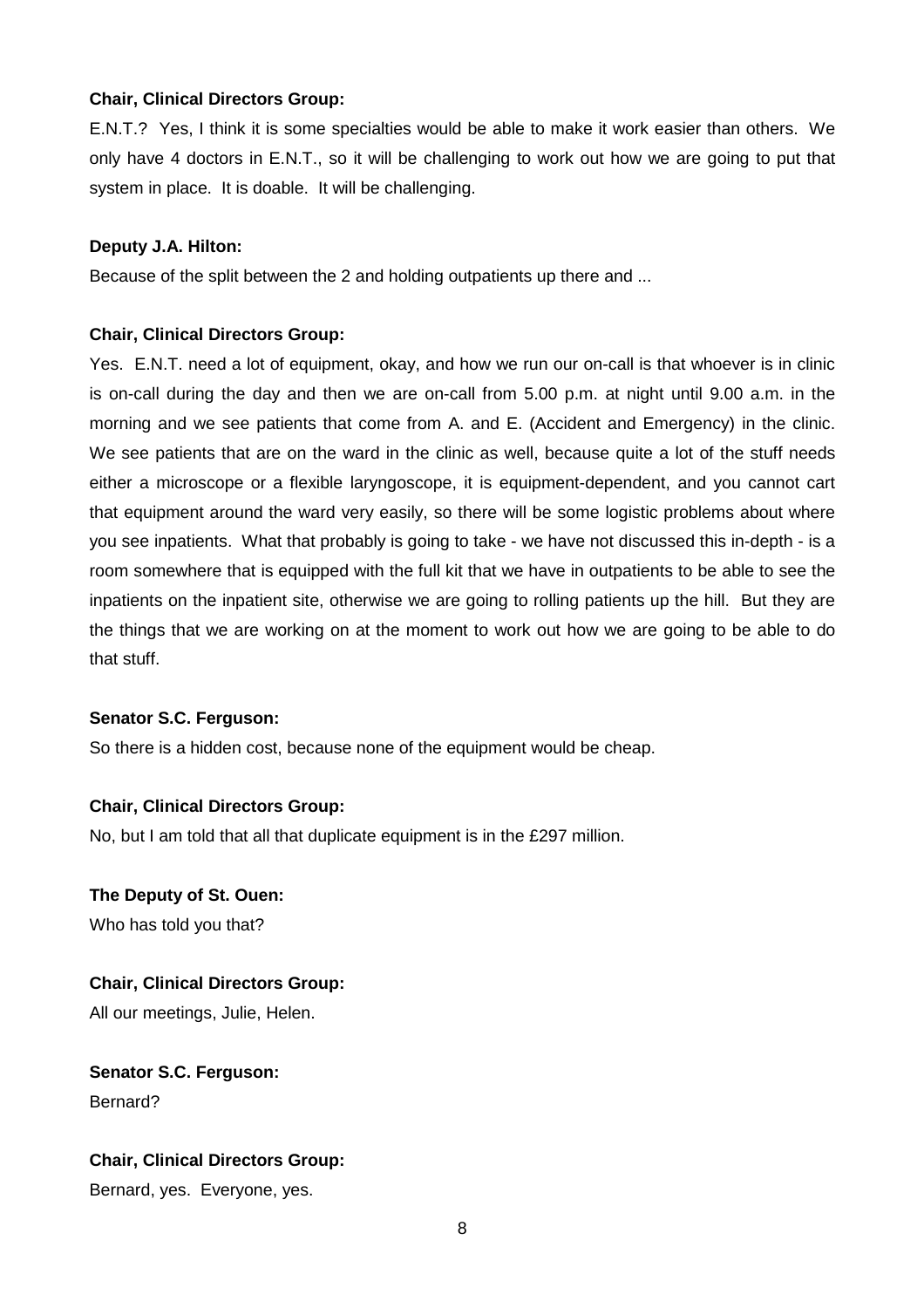## **The Deputy of St. Ouen:**

All right. So that has been confirmed, not only to yourself, but to the Clinical Directors Group, has it?

## **Chair, Clinical Directors Group:**

Yes, pretty much we have been told that that is how much it is going to cost to get the 2 sites working. It is obviously £2 million, but that extra £2 million a year I do not think can cover all that equipment cost.

## **Senator S.C. Ferguson:**

No, I would not have thought so.

## **Chair, Clinical Directors Group:**

It would just cover ongoing cost of salaries, I think.

## **Deputy J.A. Hilton:**

So is your speciality, would you say, the one that is worst affected by the difficulty with equipment?

## **Chair, Clinical Directors Group:**

It is difficult, really. If you talk to all the clinical directors, they will say they are the worst; each one will say they are the worst affected, I am pretty sure. Some lend themselves much more easily to it and there are already some specialities that work on 2 sites already. I think Dr. Gibson works on 2; Andrew Mitchell is really looking forward to having 2 sites; Mike Richardson already works on 2; urology work on 2, so there is quite a lot of specialties that already work on 2.

#### **Deputy J.A. Hilton:**

We have had Dr. Gibson here last week talking to us and he explained quite clearly that he is wellused to working on 2 sites. It does not really hold any difficulty for him.

#### **Chair, Clinical Directors Group:**

Yes, lots of people work on 2 sites in the U.K. (United Kingdom). Before I came to Jersey, I worked on 2 sites, 3 sites.

#### **Deputy J.A. Hilton:**

What, for your outpatients and your inpatients? Is it split in the same way?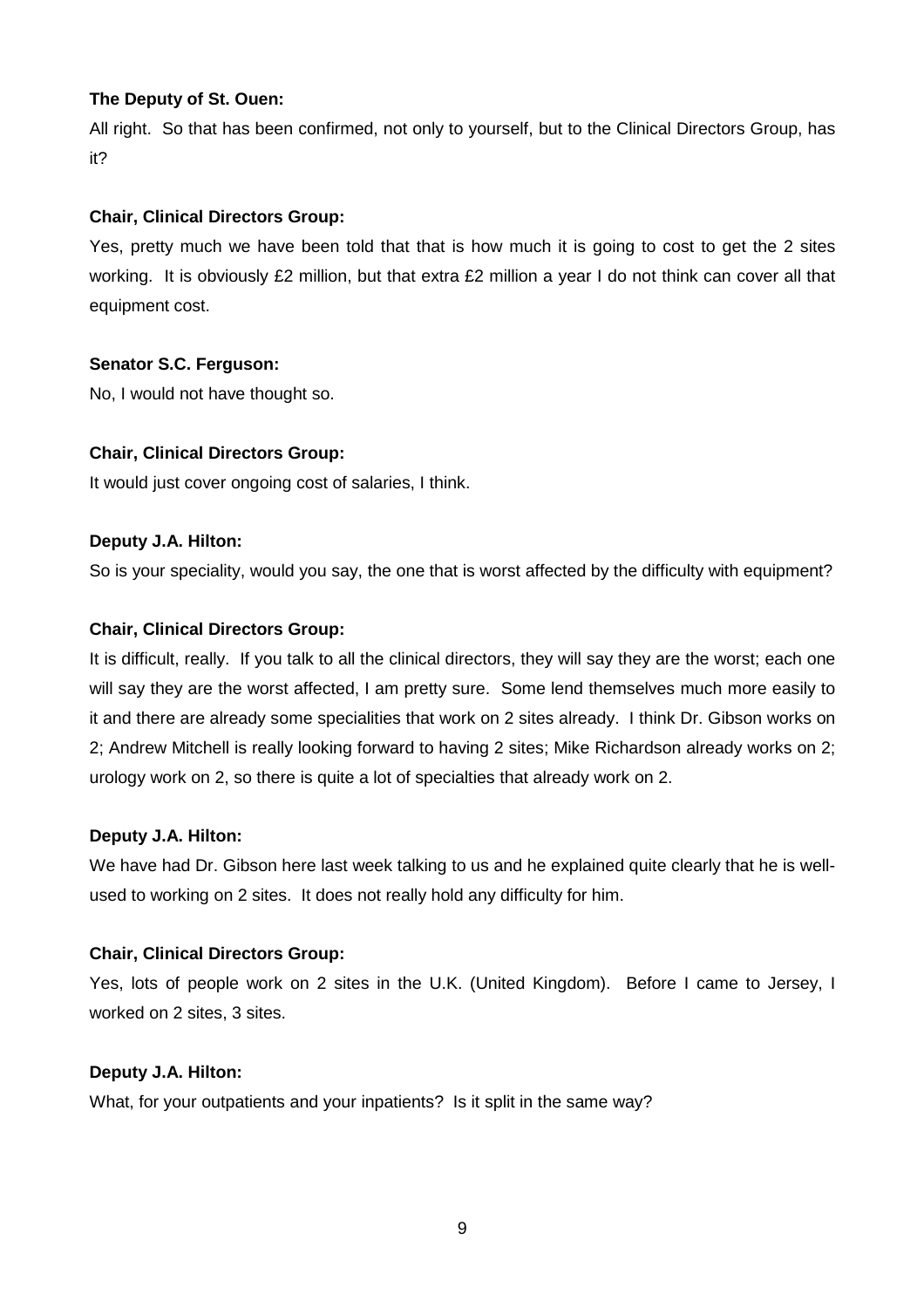Yes, I worked in Ormskirk Hospital and I worked at Walton Hospital in Liverpool, so we did big surgery at Walton and all our emergency stuff was admitted to Walton. It is slightly different from here, because it was 20 miles up the road, it was quite a long way, but we worked it like that so people did not have to travel so far for much more minor surgery and for outpatients. So 90 per cent of my outpatient clinics took place in Ormskirk, so people did not have to travel into Liverpool. Head and neck cancer clinics took place in Liverpool; all the major surgery took place in Liverpool, but day-case surgery was in Ormskirk. But if something went wrong - touch wood, it does not often go wrong - if there was a complication during surgery that the patient needed to be admitted, we then had to move the patient to Liverpool. So it is done, it is not an exceptional thing to have 2 sites. Probably a bit unusual for such a small Island.

## **The Deputy of St. Ouen:**

What do you think are the most significant challenges facing those delivering the health services with regard to the redesign of the Health and Social Services?

## **Chair, Clinical Directors Group:**

The whole of the redesign of Health and Social Services or the hospital?

#### **The Deputy of St. Ouen:**

We can start with the hospital.

## **Chair, Clinical Directors Group:**

The hospital, Bernard, the project lead, is consulting and he is talking to lots of people all the time about how we plan the sites, so the right things are in the right place, that is the first thing. The second thing is going to be we are going to need more staff, because you are going to need more staff on a dual site than you have on a single site.

#### [12:15]

As I have alluded to, we are going to need to change the way we run some of the acute care, but we probably should be changing that anyway.

#### **The Deputy of St. Ouen:**

Much play has been made of linking the improvements to community services with reduced demand on the hospital.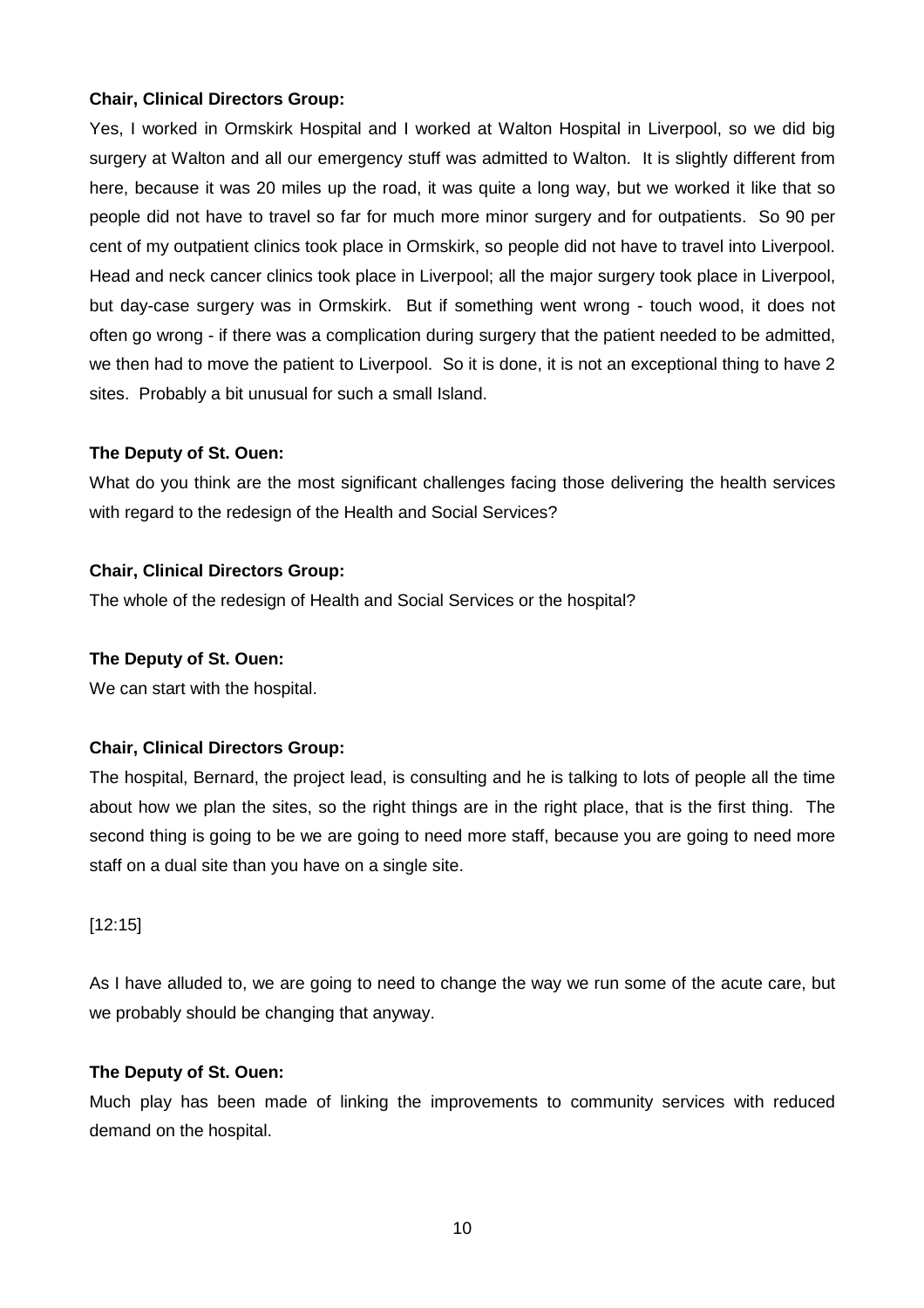Yes.

#### **The Deputy of St. Ouen:**

What challenges do you think face ...

#### **Chair, Clinical Directors Group:**

Workforce.

## **The Deputy of St. Ouen:**

Workforce? Within the community?

#### **Chair, Clinical Directors Group:**

Yes. I think we are where we are. I think it is more labour-intensive to have people in the community, being looked after in the community, rather than on big wards - not necessarily big wards, it could be single rooms on big wards, but in a single unit - but we are where we are and if you were given a blank sheet of paper with no medical services at all on an island this size, what you would do is find the middle of the Island, pick a site, put a massive diagnostics care service in the middle of it, surround it with acute care beds and surround that with intermediate stay beds and long-term care beds and run the whole shop from one place. But we cannot do that because we are not living in isolation and there is all the politics of 100 G.P.s (general practitioners) out there looking after patients, there is the fact that lots of people will want to be looked after in their own homes. I was at one of the meetings 3 or 4 years ago at the town hall when they were discussing the White Paper and somebody got up and said: "It is all very well and good saying everyone wants to be looked after in their own home, but my mum - when her husband, my dad, died - was stuck indoors in her own home, miserable, really just basically was waiting to die. Broke her leg, got taken into hospital, got moved out of the hospital into a nursing home and loved it, because she had much more social interaction when she got to the nursing home than she had living in her own home." So people need to be given the choice, but sometimes they do not know the choice, because she just thought she wanted to stay in her own home, but did not realise that in fact it would be much better if she was in a bigger community. It is difficult to know how you plan that. My mum lives in Essex and she just wants to be in her own home, but she does not have anything to compare it with.

#### **Deputy J.A. Hilton:**

No, that is right.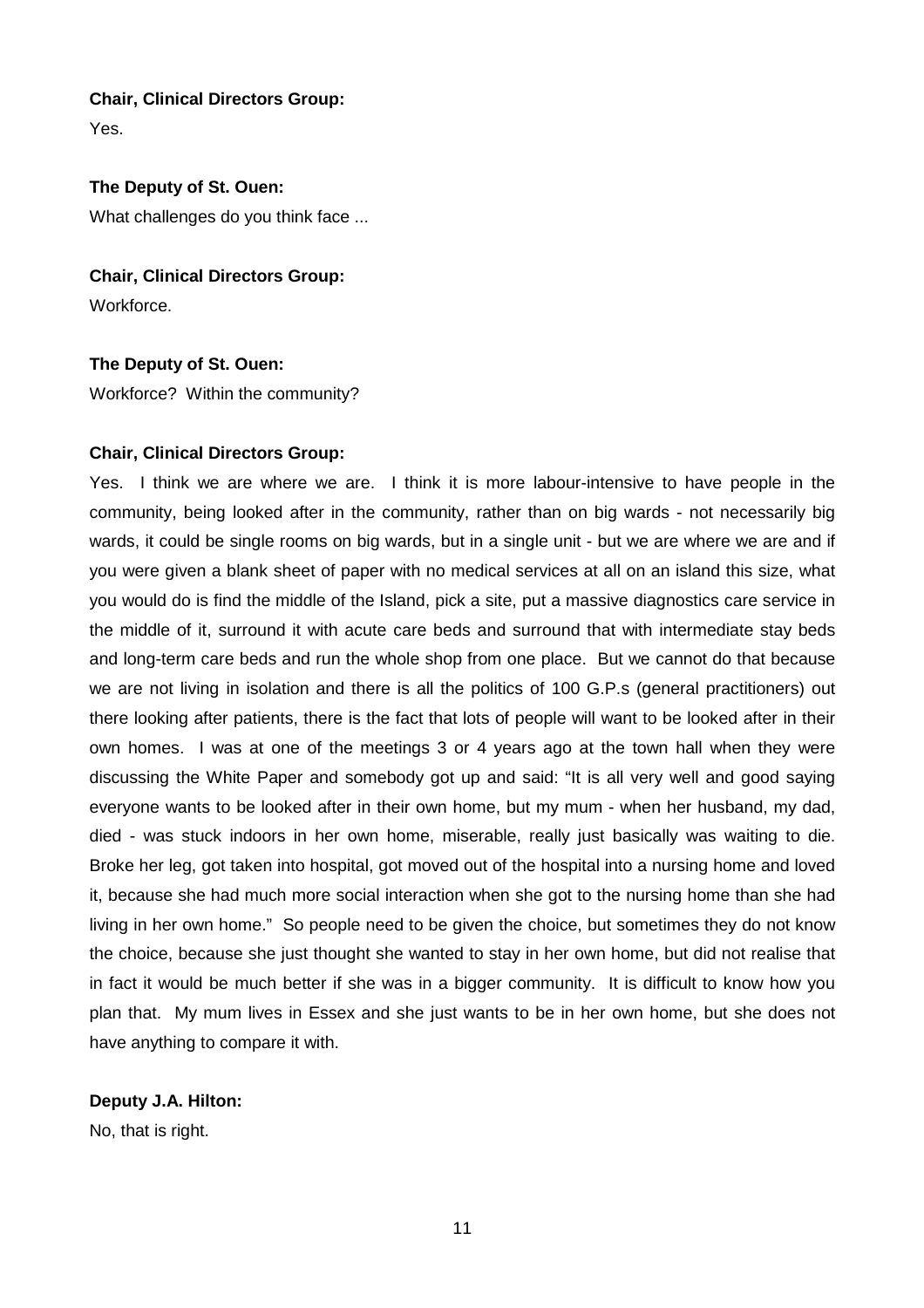#### **The Deputy of St. Ouen:**

So what differences will the proposed changes make to the role of the medical staff in the hospital apart from the obvious ones about working from 2 sites and so on?

#### **Chair, Clinical Directors Group:**

You mean the White Paper thing?

**The Deputy of St. Ouen:** Yes.

#### **Chair, Clinical Directors Group:**

Hopefully, with the Intermediate Care Project, there will be more consultant-led stuff that takes place outside the hospital, so the interface between the community and the hospital will become more blurred. In fact, Mike Masding, the Foundation Dean from Wessex, already thinks that our hospital is one of the most community-orientated and integrated hospitals he has ever been to mainly because it is in the middle of town, you can walk in and out, and it is not stuck on a greenfield site 20 miles from town where you have to pay a fortune to park your car, so I think we are already partly there. He says that we can, for our junior doctors, say: "Well, you guys are practically doing primary care anyway, because patients use the hospital almost as their first stop." So I think we are partly there already.

#### **The Deputy of St. Ouen:**

Do you see the consultants being more actively involved in community-type services?

#### **Chair, Clinical Directors Group:**

No. I think they are actively involved, but I do not see ... Andrew Luksza was the first. It was supposed to be C.O.P.D. (chronic obstructive pulmonary disease) that was the first thing run through - what is it called - intermediate care and somebody was talking the other day and saying he was going to be going out and doing this, that and the other. I said: "You may have thought he was going to do that. I am sure Andrew did not think he was going to do that. What he thought he was going to do was train some nurses to go out to help the G.P.s run the clinics." I do not think he foresaw him being out in the clinic. It is the same for England, they have things called G.P.w.S.I.s (G.P.s with a Special Interest). They tried them in E.N.T. and they are just a really inefficient way of using E.N.T. services, because each surgery needs to have a shedload of equipment, the consultants then need to spend one day a week with their G.P. making sure that they are doing everything right and teaching them and it is a really inefficient way of running many services, and especially ... how big are we, 9 by 5? Why do you need to have outreach clinics all over an Island that is 9 by 5?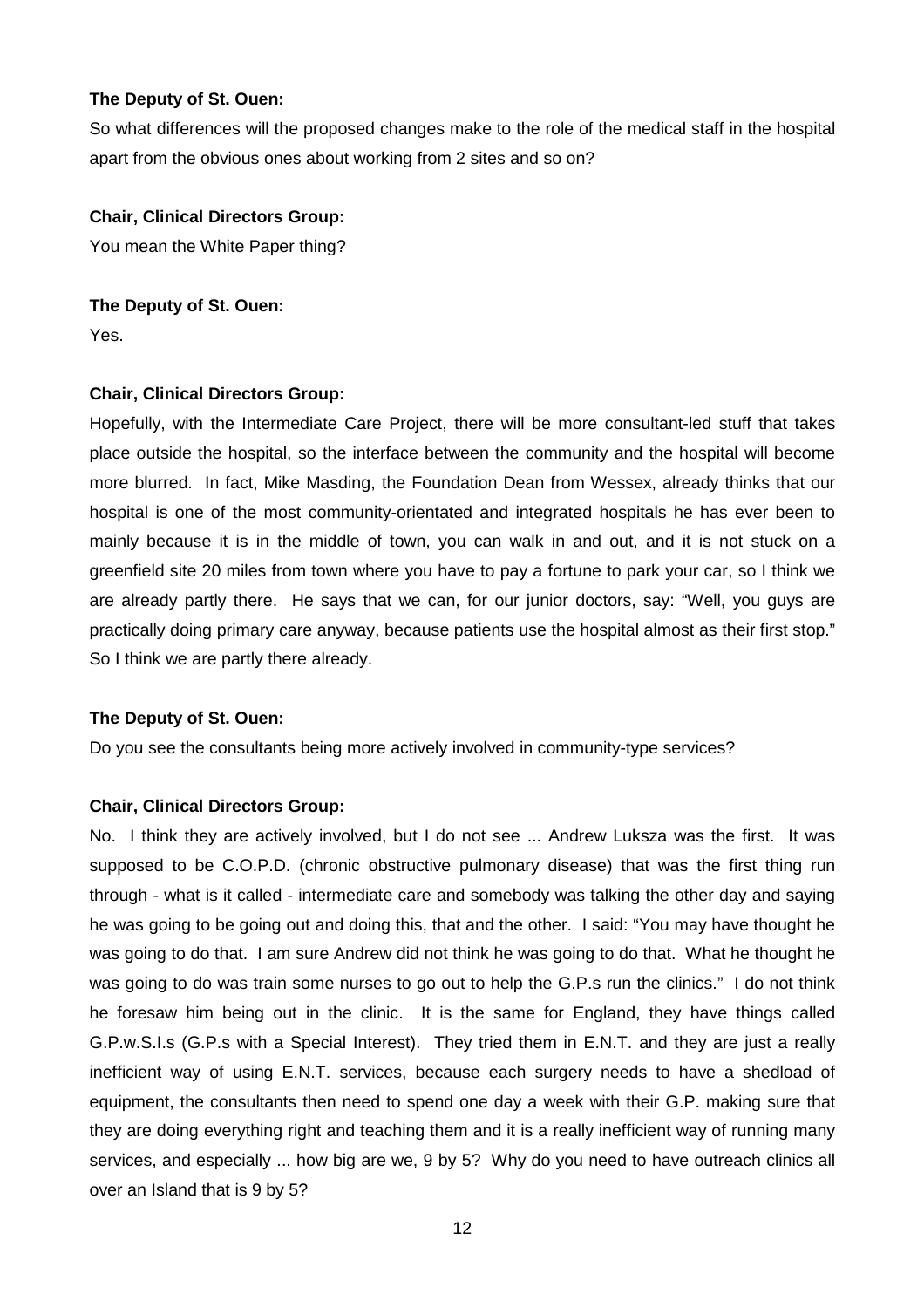## **The Deputy of St. Ouen:**

Have you been involved in the development of these new improved services in the first phase of the White Paper at all?

## **Chair, Clinical Directors Group:**

Me? No. We were involved in discussions about setting it up, but I have not been involved in the delivery of that stuff. I am a pretty much dyed-in-wool acute care surgical consultant.

## **Senator S.C. Ferguson:**

Do you not think though that perhaps it would be better if the clinical side took a greater interest in it, because otherwise, with great respect to Bernard, you are going to end up with something that is organised by the admin people?

## **Chair, Clinical Directors Group:**

The hospital I think everyone is massively involved in, because they see that is going to affect their everyday life all the time. The community care bit I do not think people are that - what is the word motivated to get involved in all that stuff.

## **Senator S.C. Ferguson:**

Yes, but do you not feel that that perhaps is, with respect, a little short-sighted?

## **Chair, Clinical Directors Group:**

Yes, it may be a little short-sighted, but the provision of primary care, which is what we are talking about, should be run by primary care physicians.

## **Senator S.C. Ferguson:**

Yes, but there should be communication, surely.

#### **Chair, Clinical Directors Group:**

There is communication, because we talk to each other every day.

#### **Senator S.C. Ferguson:**

Yes, but there should be good communication between consultants, and G.P.s are effectively sort of almost the advocate for the patient or the co-ordinator for the patient, but they are co-ordinating with the consultant and that is surely where the main ...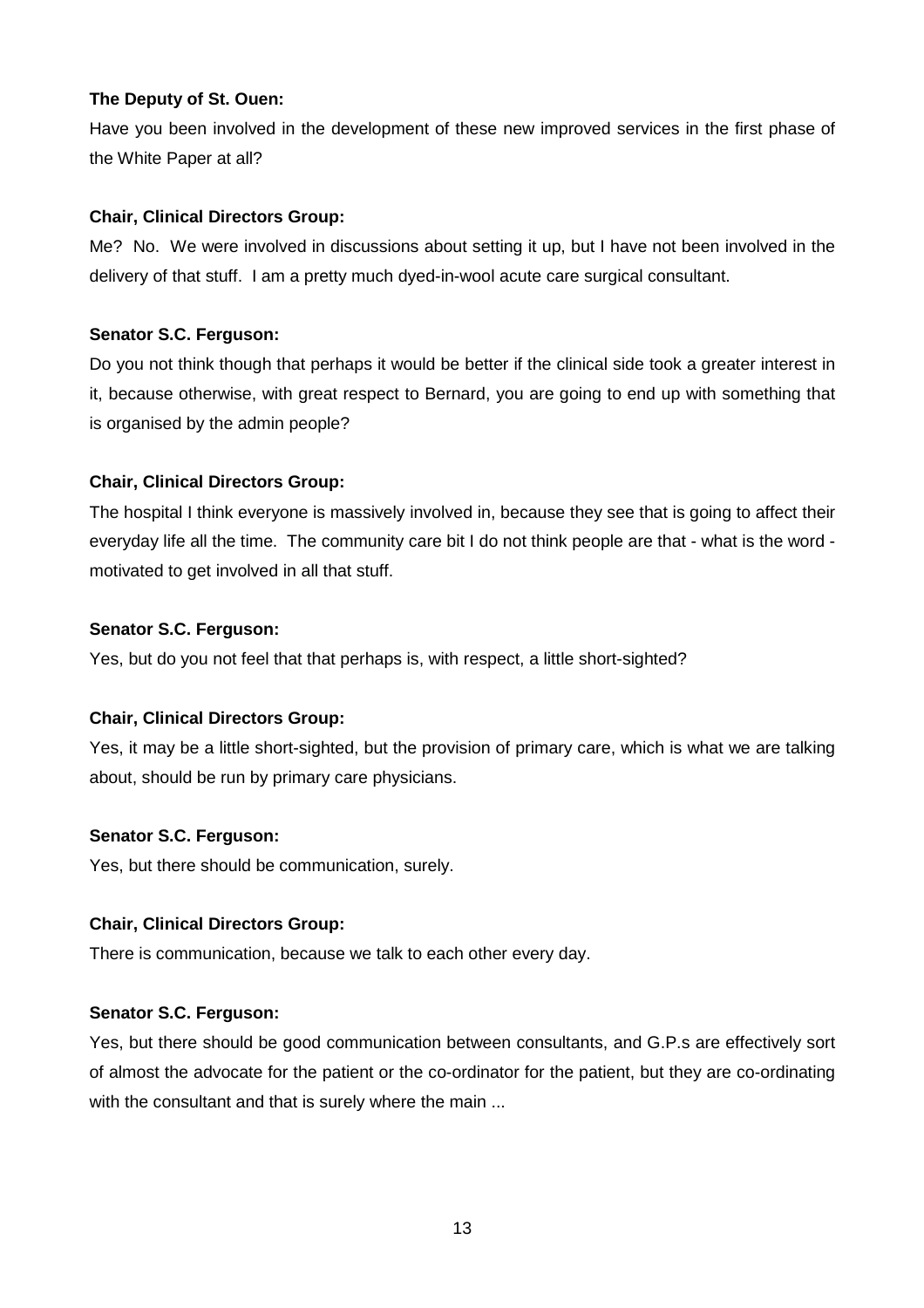But that already happens. I talk to G.P.s every day about their patients and I am sure most of our clinicians do. I mean, we are a small place. Not only do we talk to G.P.s every day, they are our friends. We socialise with them and go on holiday with them.

#### **Senator S.C. Ferguson:**

You must hear the grumbles from them ...

## **Chair, Clinical Directors Group:**

Yes.

## **Senator S.C. Ferguson:**

... which would be very useful if fed back into the system.

## **Chair, Clinical Directors Group:**

Yes, we do hear the grumbles, but what are they grumbling about?

## **Senator S.C. Ferguson:**

What are they grumbling about?

## **Chair, Clinical Directors Group:**

What they are grumbling about is that the White Paper said initially: "We are going to get all this money and we are going to put it into primary care so that more care will take place in primary care" and the G.P.s, quite rightly, had thought: "Great, there is loads more money coming our way" but when it came to the nitty-gritty of it, it did not get to go to the G.P.s, it went to ancillary care workers of one sort or another, i.e. how many new psychologists did they put in, 17?

## **Deputy J.A. Hilton:**

Talking Therapies is about 8, I think.

#### **Chair, Clinical Directors Group:**

Talking Therapies, midwives out in the community, loads of things that ...

#### **Deputy J.A. Hilton:**

That do not involve the G.P.s.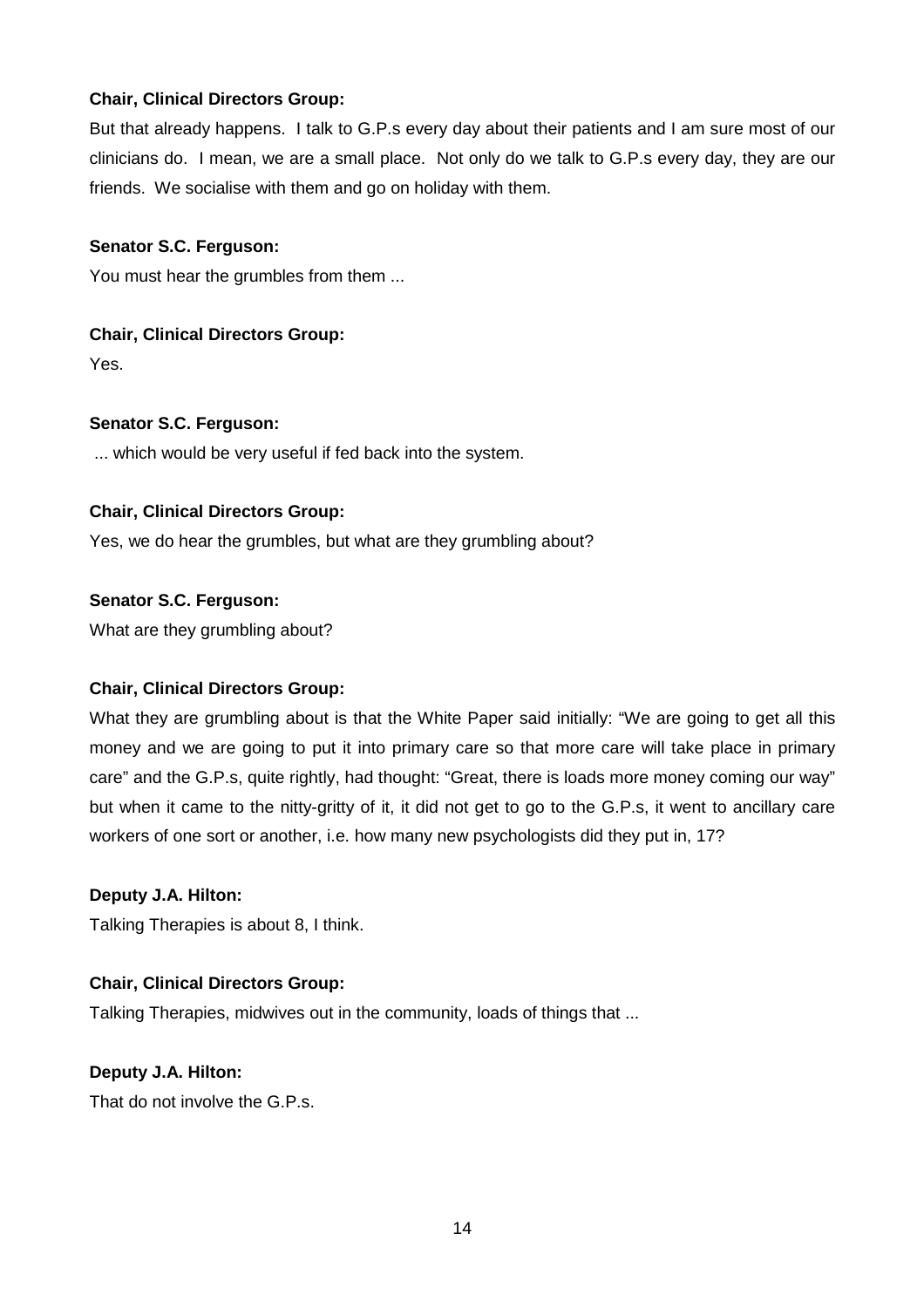Yes, so they are upset because the dollars they thought were coming their way did not come their way.

## **Deputy J.A. Hilton:**

Yes, I understand that, because when we first discussed the White Paper, I thought that Talking Therapies, they might be based in G.P. surgeries - but I do not think that is going to happen - and somehow the G.P.s would be involved in that, which I thought would be a really good thing, but I do not think it is going to pan out like that.

## **Chair, Clinical Directors Group:**

But that is one of the big problems, 17 new Talking Therapist people, where do they all come from? That is why I said about workforce, if we keep saying that this stuff has to be delivered in the community, you need far more people to deliver it in the community than you do within an institution.

## **Senator S.C. Ferguson:**

This is where I would have thought you needed the communication with the G.P.s. Instead of the Health Department and the hospital trying to keep control of all this at the centre, they should be pushing it out to the G.P.s.

## **Chair, Clinical Directors Group:**

That is what they are trying to do. The G.P.s do come to ... well, that is the problem. If you say the G.P.s, it is Philippa Venn and ... just Philippa now. It was Bryony. Nigel has started to come now, but it is difficult to say that they are the G.P.s because there are 100 or so of them, are there not, but there are only 2 or 3 you go and see at the meetings.

## **Deputy J.A. Hilton:**

What, the meetings when you were discussing the White Paper?

## **Chair, Clinical Directors Group:**

Yes.

## **The Deputy of St. Ouen:**

In regards to your colleagues and those that support them within the hospital, do you get a sense that people are generally happy with the proposed changes and the move to the dual site?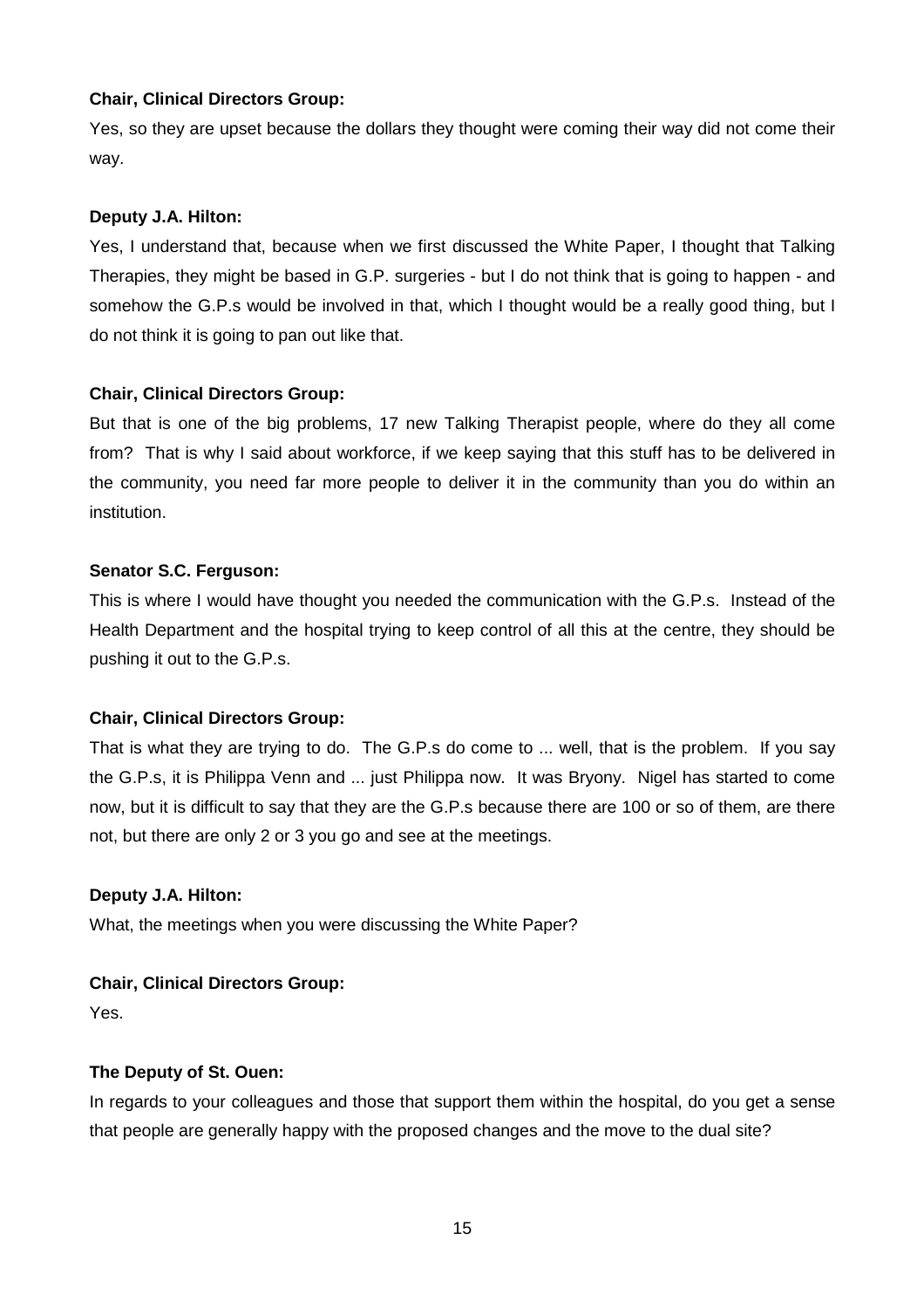Not everyone is happy. Some people are quite happy, because that is how they are used to working and know how it works. Others are very worried about how their service will work on the dual site and others are worried about the ongoing costs are going to be more expensive.

#### **The Deputy of St. Ouen:**

Do they believe that they are being listened to?

## **Chair, Clinical Directors Group:**

Some do, some do not. Everyone is different. Certainly I had somebody really moaning at me the other day about it, and I said: "Well, what can I do? At the end of the day, there is not enough money in the envelope to run a single site." However you think that this Island runs and every democratic system in the world runs, it is the politicians that run it, and they run it on behalf of the people and they decide what they are going to spend their money on. At the end of the day, health, in any Western world system, could spend all the G.D.P. (Gross Domestic Product) of any country in the world easily, so we have to decide priorities and how much are we going to spend on health, and that is a political decision that has to be made by the people.

#### **The Deputy of St. Ouen:**

But that will have an impact on the services they provide, will it not?

#### **Chair, Clinical Directors Group:**

Of course it will, of course it will, because how much is it, in the United States, 90 per cent of a person's life-long health care is spent in the last year of their life.

#### **The Deputy of St. Ouen:**

I come back to you with the same question that I asked previously, what input have you had in considering what variations and changes to the service will ...

## **Chair, Clinical Directors Group:**

That is something that is ongoing at the moment. That is all we are discussing, and Bernard has been round to see us twice. He has seen all the E.N.T. surgeons. He is going to come around and see us again - I think it is in the diary the week after next - to try to get more down to the nittygritty about what exactly is going to be where and how we are going to run it, and Bernard is doing that with every single consultant in the hospital so that we can hopefully have a system that will work. The most important thing is splitting the 2 sites makes it just as safe as it would be one site, which is just the most important thing. Okay, it is going to cost a bit more to do it on 2 sites than it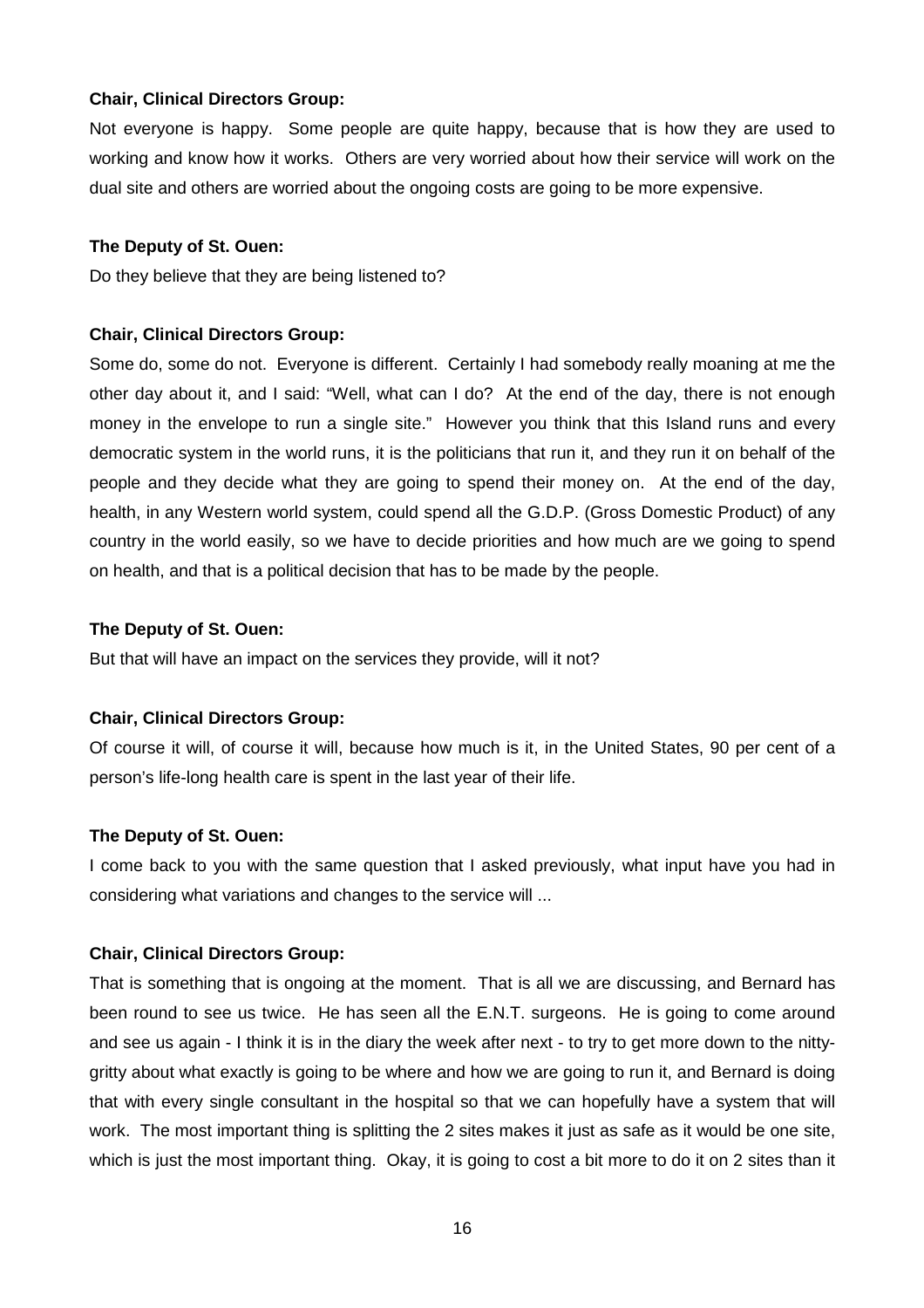would on one, but from what I have been told, it is going to take 50 to 70 years for those costs to equalise.

## **Deputy J.A. Hilton:**

How often does the Clinical Directors Group meet with ...

## **Chair, Clinical Directors Group:**

Fortnightly.

## **Deputy J.A. Hilton:**

 ... the Chief Executive Officer or the Hospital Director? Do you have weekly meetings to discuss ...

**Chair, Clinical Directors Group:**

Fortnightly with the ... what is Helen called?

# **Deputy J.A. Hilton:**

Hospital Director.

## **Chair, Clinical Directors Group:**

Hospital Director. Fortnightly with her and monthly with Julie.

## **Deputy J.A. Hilton:**

Do you have ...

## **Chair, Clinical Directors Group:**

It is Friday morning for Helen and Wednesday evening for Julie.

#### **Deputy J.A. Hilton:**

But the White Paper and the new hospital, is that always an agenda item?

## **Chair, Clinical Directors Group:**

Not always. Quite often, but not always, and I think as time goes on at the moment, it has been more and more often an agenda item. Not so much the White Paper, it is the future hospital that is the main agenda item because, as I say, people are much more interested in how their everyday lives are going to work.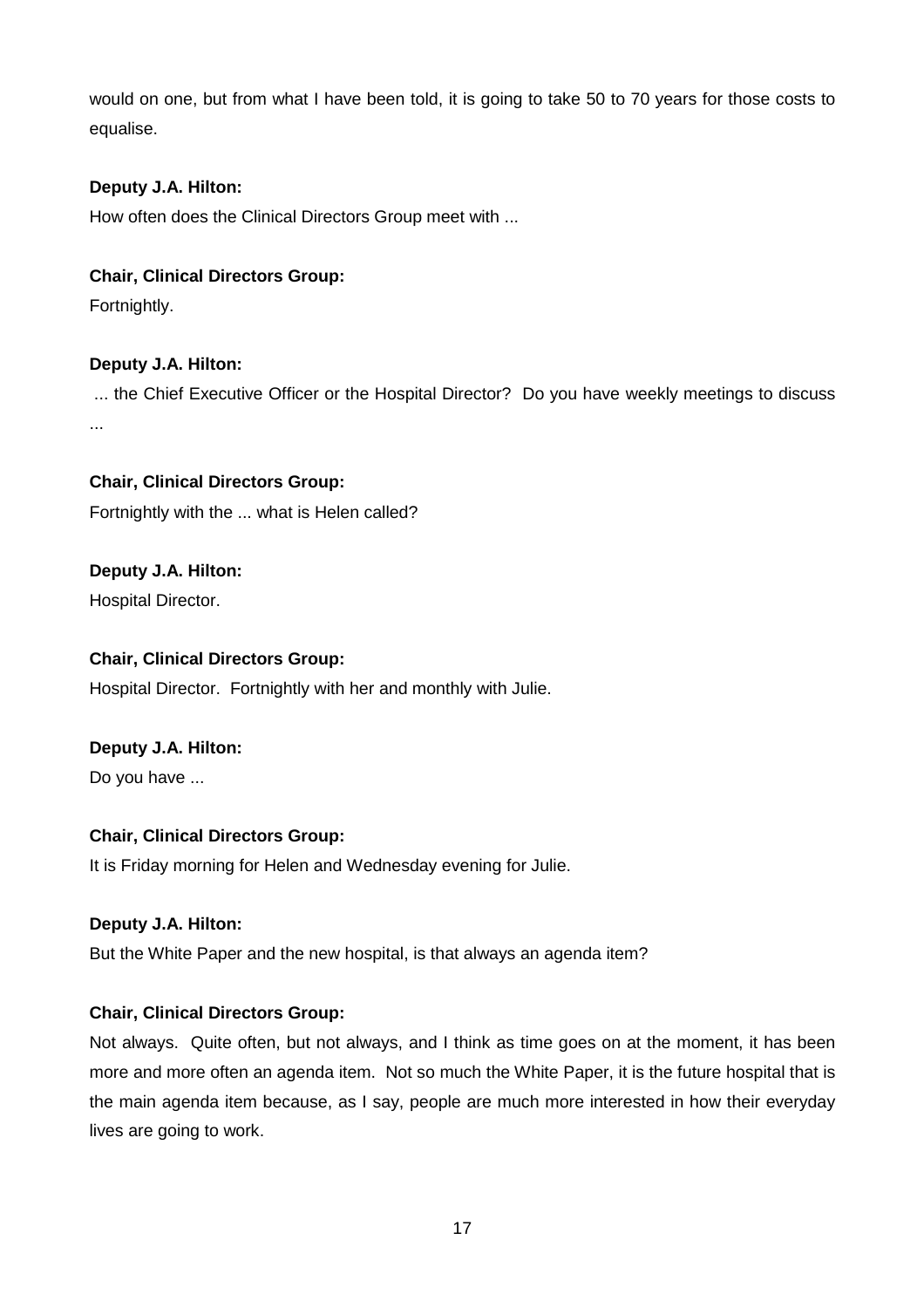## **Senator S.C. Ferguson:**

In the middle of all this, Lean is sort of trundling gently through the hospital, your colleagues on the Clinical Directors Group, have they taken to it, have they applied it and so forth?

## **Chair, Clinical Directors Group:**

It has been around for a long while, but it is still in its early days really in implementation. The Lean principle is fantastic. I cannot remember the first time I heard it, 10, 12 years ago.

## **Senator S.C. Ferguson:**

I have been very keen on getting John Seddon in.

## **Chair, Clinical Directors Group:**

Who?

## **Senator S.C. Ferguson:**

John Seddon, Vanguard.

## **Chair, Clinical Directors Group:**

Yes. What it is called, Six Sigma, that was all part of the Lean programme.

#### **Senator S.C. Ferguson:**

No, it should not have a name. They have given it a name so you can tick the boxes.

## **Chair, Clinical Directors Group:**

Yes.

## **Senator S.C. Ferguson:**

Most of it is common sense.

## **Chair, Clinical Directors Group:**

Most of it is just common sense.

## **Senator S.C. Ferguson:**

But how have your fellow clinical directors been applying it?

## **Chair, Clinical Directors Group:**

Hopefully, by common sense, every day of their lives in their working practices.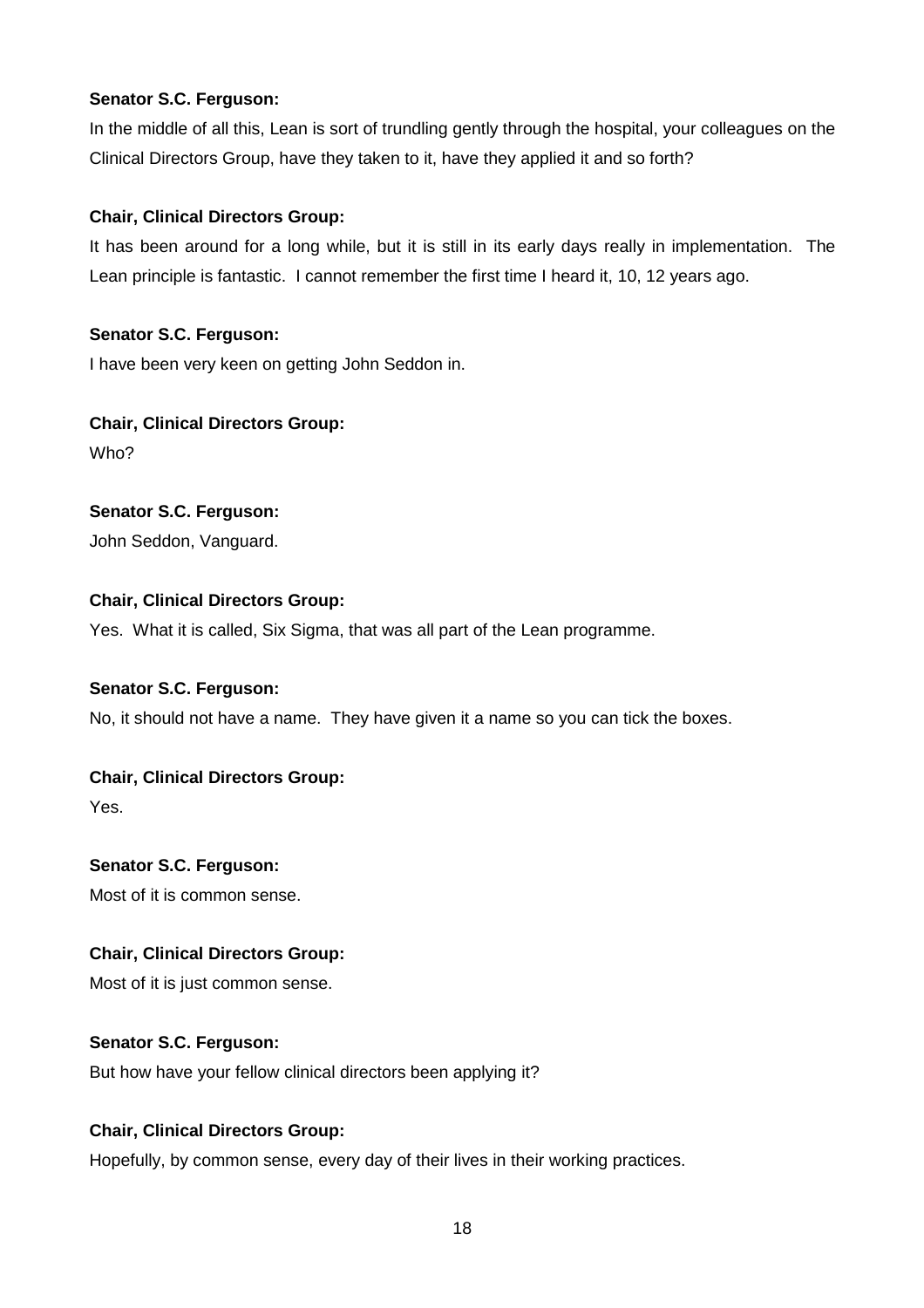#### **The Deputy of St. Ouen:**

What consultation has taken place regarding our proposal to provide 100 per cent single-bedded rooms in the hospital?

## **Chair, Clinical Directors Group:**

There was a lot of consultation about that, and that divides opinion massively, I have got to say. I was really against it, mainly because of personal experience from my mum - we will talk about my mum again - when she was in the Marsden, she loved being in a 4-bedder, she just loved it, nose in everyone's business, listening to what was going on here, there and everywhere, because we are from Essex and Marsden is in the middle of Chelsea, so it was like really lovely posh people in the bed next to her and she was like: "God, this place has got such and such, it is fantastic." She loved it. But having read Bernard's paper recently about how you can run single-bed wards, I would probably change my opinion.

#### [12:30]

I think that there is a lot to be said for single beds. It is really important how you organise them. I think that - you must have read it - pretty much you have to have interleafed bathrooms so that it can work properly, in a way. It may be a generational thing: the question is whether it is really a generational thing, that people have become more private and want more of their own space and that that is going to happen throughout the rest of their lives or whether it is just that when you are younger you are like that, and when you are older, you want more community.

## **Deputy J.A. Hilton:**

It may be an age thing.

## **Chair, Clinical Directors Group:**

You are younger than me, but I can remember going on holidays to Butlins. There was a little chalet and you all trooped off to the washroom to have your bath and your shower and stuff with a bunch of sinks. That does not happen anymore, does it?

#### **Deputy J.A. Hilton:**

No.

## **Senator S.C. Ferguson:**

After Harold Wilson brought in currency controls and everybody found they could go to Spain for £25 and they had an ensuite bathroom, then nobody wanted to go down to the washroom.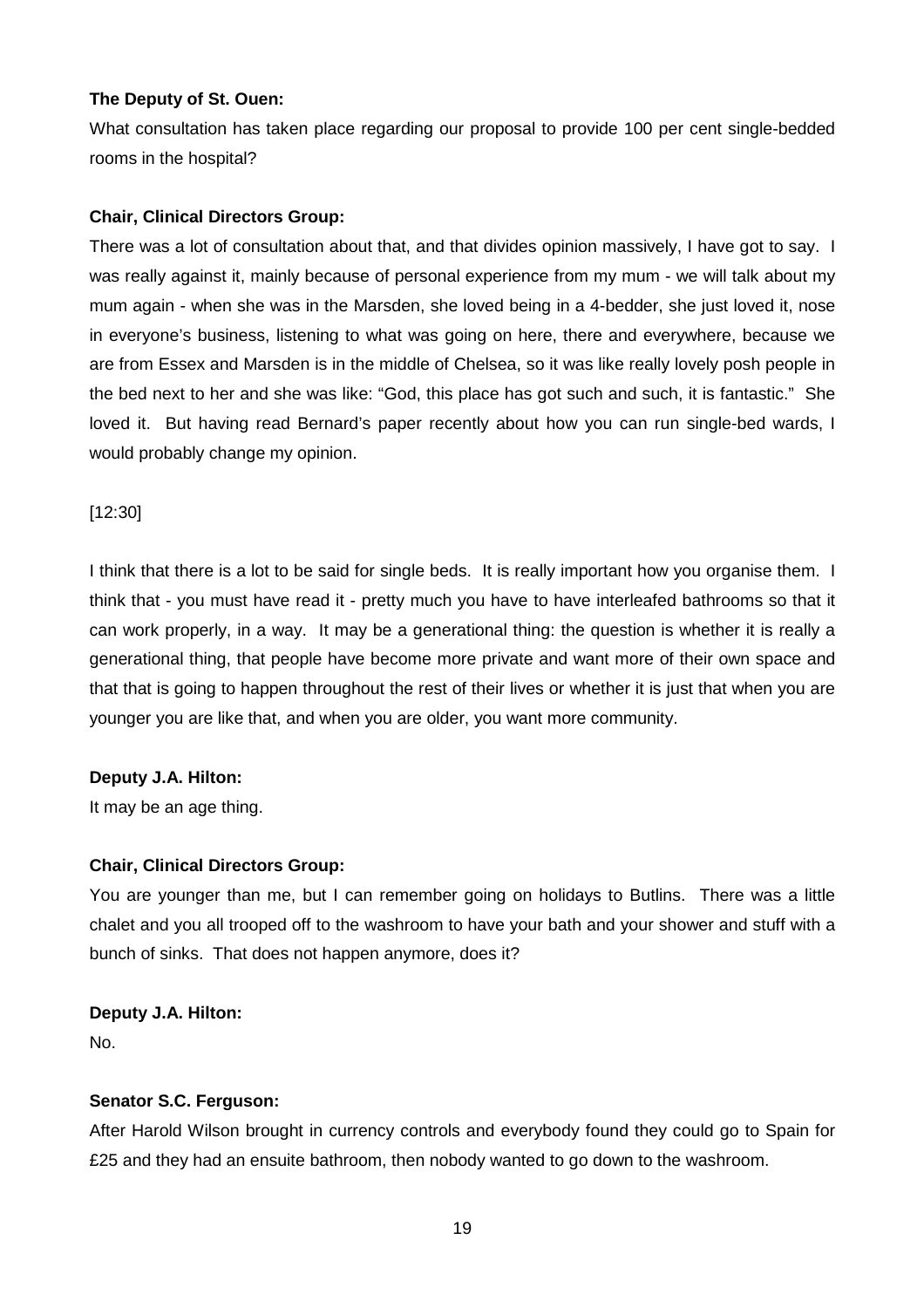So it could have changed for good and it may not be that the generation that is now used to going to Spain and having ensuite bathrooms gets to be older that they will still want to have that and will not want to go back to big rooms.

#### **Senator S.C. Ferguson:**

It is the one thing I hated about being in the hospital, the shared facilities. Awful.

## **Chair, Clinical Directors Group:**

Yes, so I think that, as I said, from personal experience I thought that single rooms were a bad thing, but having read Bernard's paper, I think it was probably the right way to go.

## **The Deputy of St. Ouen:**

You say generally it is still a contentious subject?

## **Chair, Clinical Directors Group:**

Yes, I think a lot of people have not read this paper and once that has been circulated a bit more, I think that people's minds will be changed.

#### **The Deputy of St. Ouen:**

Is that the role of the Clinical Directors Group to circulate it to their membership?

## **Chair, Clinical Directors Group:**

Yes, it will be, but Bernard may need to finish writing the paper.

## **Clinical Lead, Future Hospital Project:**

Well, 2 papers. I did a summary of the issues, where the evidence would be and the huge amounts of the evidence so that people might access those, but I also listened very carefully to when people were saying about the risks of social isolation and then try to think about it, because I am agnostic about all of this. My job as the Project Manager is to make the best of the project brief as set up, and so I have done a more detailed piece of work: "Let us look at the issue of risk of social isolation" so there are 2 papers, which again you are very welcome to read.

#### **Senator S.C. Ferguson:**

Because you are going to have to be terribly careful with oldies coming in that they do not get institutionalised.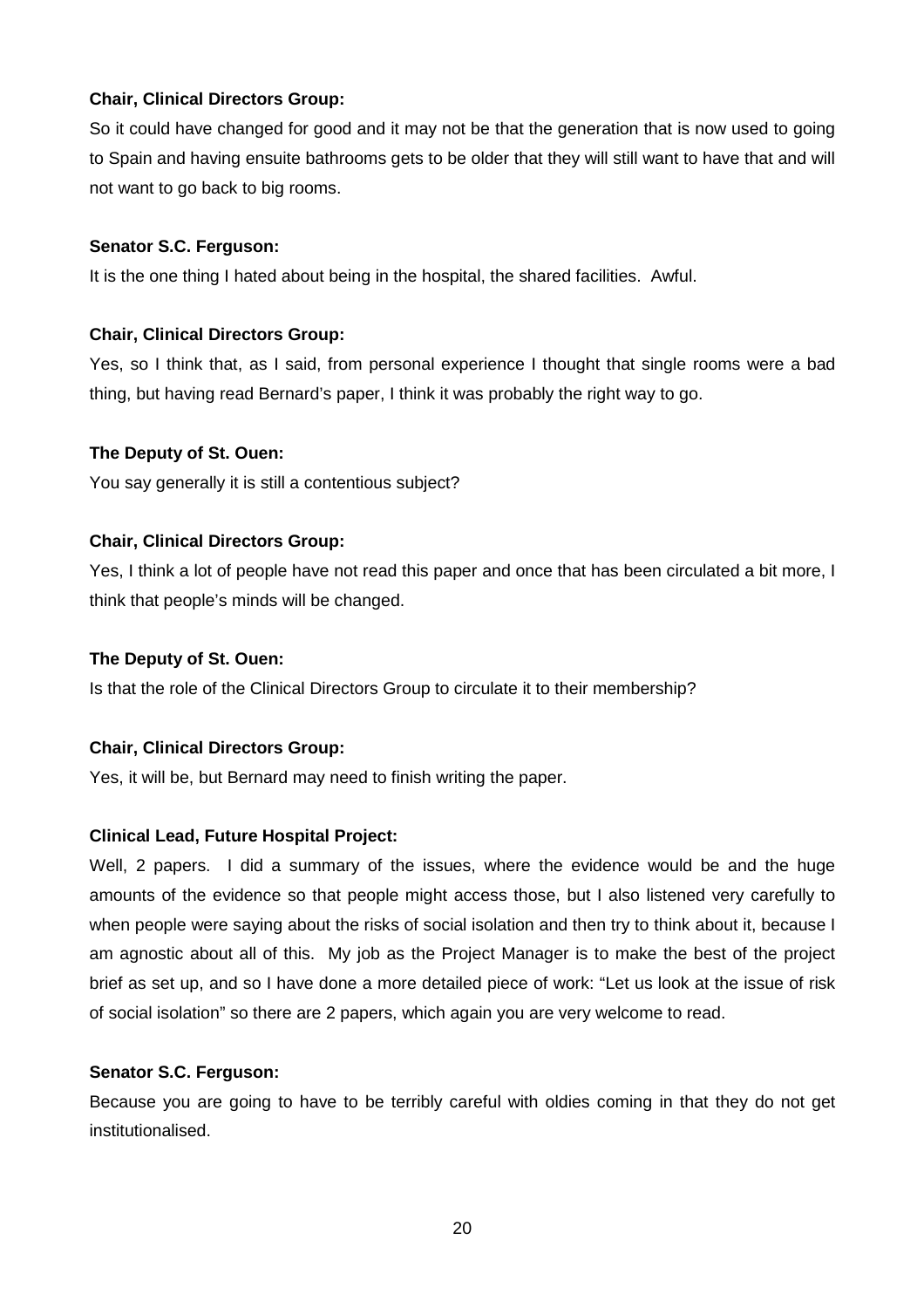## **Clinical Lead, Future Hospital Project:**

We absolutely are.

## **Senator S.C. Ferguson:**

That is the crucial thing.

## **Clinical Lead, Future Hospital Project:**

The length of stay for patients in the future is going to be significantly less than length of stay now. Even now, we have made inroads into that, so that whole institutionalisation is something we will have to address in a very different way, because the institutionalisation may be along the pathway. It may not be the hospital, it may be something that is when people are going into settings which are institutionalised outside of the hospital.

## **Senator S.C. Ferguson:**

So is this something ...

## **Chair, Clinical Directors Group:**

People say that it is worse going into a single room for oldies, as you call them, but I think that just taking them out of their normal environment and plonking them down anywhere else, whether it is a 6-bed or a 4-bed or a single room, it is equally disorientating for them. That is my experience.

#### **Senator S.C. Ferguson:**

Yes, although if they are in a 6 or a 4, they can at least keep their brain going by getting so furious about the old lady in the bed next door.

## **Chair, Clinical Directors Group:**

That is true.

## **Senator S.C. Ferguson:**

You have seen it with your mother, I have seen it with mine.

## **Chair, Clinical Directors Group:**

Yes, they do, they love that, but the world is changing. T.V. (television), Skype, if all that stuff, all the I.T. (information technology) can be put into single rooms, they are going to be much less socially isolated than they are at the moment. If they are in a single-bedder, they will be able to talk to their grandchildren and Skype and continue to talk to their grandchildren on Skype like they are doing at the moment, because that is just the way stuff is happening.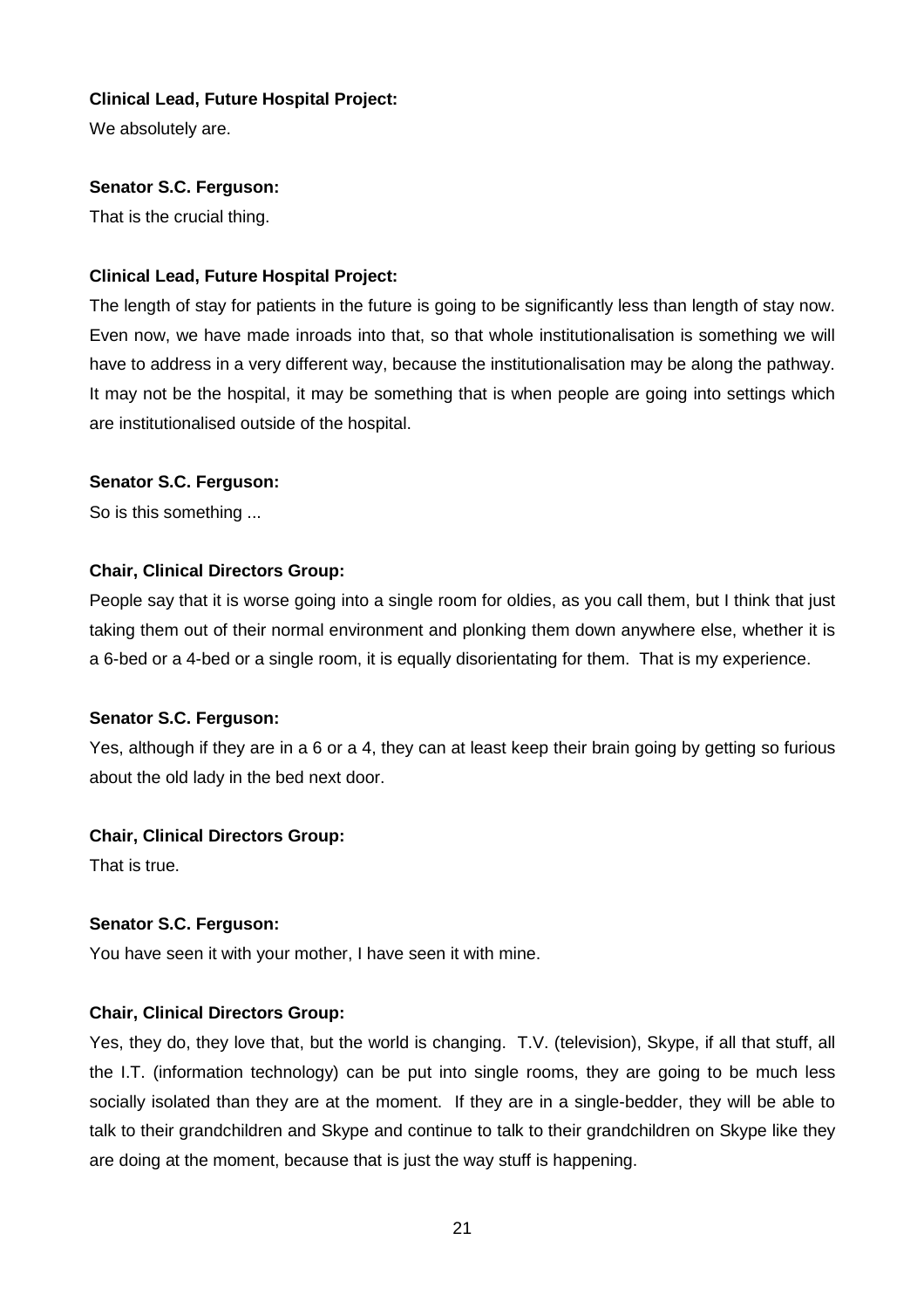## **The Deputy of St. Ouen:**

But just to confirm that in your opinion, no firm decision has been made the provision of singlebedded rooms ...

## **Chair, Clinical Directors Group:**

Absolutely.

## **The Deputy of St. Ouen:**

... and a consultation is taking place?

## **Chair, Clinical Directors Group:**

It is still taking place, yes, and so there will be single rooms, there is no doubt about it, the question is will it be all, will it be 70 per cent, will it be 80 per cent? We do not know yet. That consultation is ongoing.

## **Deputy J.A. Hilton:**

Do you think in an ideal world it would be a good idea to have both so that patients had a choice?

## **Chair, Clinical Directors Group:**

It sounds great, but it could cause a few rows, could it not? Everyone might want a single room: "Why do I not get a single room? It is not fair." So I think that ...

#### **Deputy J.A. Hilton:**

So you think it has got to be all or nothing?

#### **Chair, Clinical Directors Group:**

No, I do not think it has to be all or nothing. I think that you could have criteria about who goes into a 6-bedder, for example, you might want to put some high dependency units in a 4-bedder or something for immediate post big surgery or something like that, so it is something we have to think very carefully about and that discussion is ongoing.

#### **Deputy J.A. Hilton:**

Yes, okay. Thank you. I just wanted to ask you whether you think there are any greater risks to patient safety operating from 2 sites.

#### **Chair, Clinical Directors Group:**

There cannot be.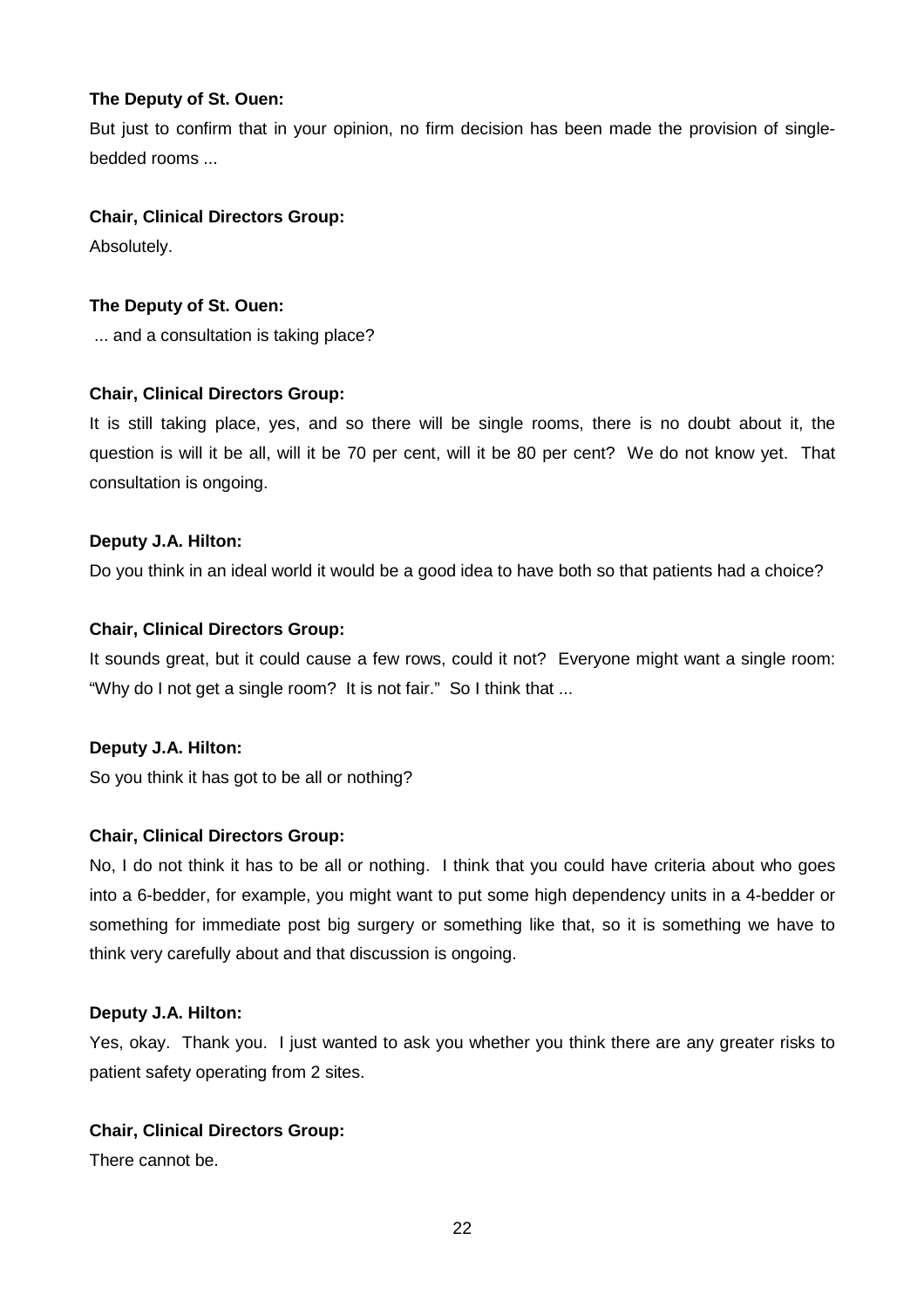## **Deputy J.A. Hilton:**

No.

## **Chair, Clinical Directors Group:**

We cannot allow that to happen, and we have talked about inconvenience and all that sort of stuff, but it just cannot happen, we cannot adopt a system that has a reduction in patient safety.

## **The Deputy of St. Ouen:**

You say they cannot, but has anyone identified potential risk?

## **Chair, Clinical Directors Group:**

There are potential risks, for example, E.N.T. surgeries, okay, if somebody has a really bad nosebleed in an inpatient bed when the guys are up the road at the clinic, and the others, maybe somebody is off and somebody is in the operating theatre, that could be a potential risk. That sort of exists now at weekends, no one is there, there are not any E.N.T. surgeons that live in the hospital, and we have to rely on the fact that that is almost first-aid medicine and any doctor trained in acute care should be able to put a pack in a nose. But that is no greater risk really on a 2-site than on a one site, but it is going to be a bit less convenient for the patient, but it should not be any greater risk.

## **Deputy J.A. Hilton:**

Certainly you have mentioned that ...

## **Chair, Clinical Directors Group:**

But we will need to change the way that acute medicine works.

#### **Deputy J.A. Hilton:**

Yes. Consultants do not generally work on the weekend and ...

#### **Chair, Clinical Directors Group:**

They do work. They may not ...

## **Deputy J.A. Hilton:**

Well, they are not in the hospital ...

## **Chair, Clinical Directors Group:**

Yes.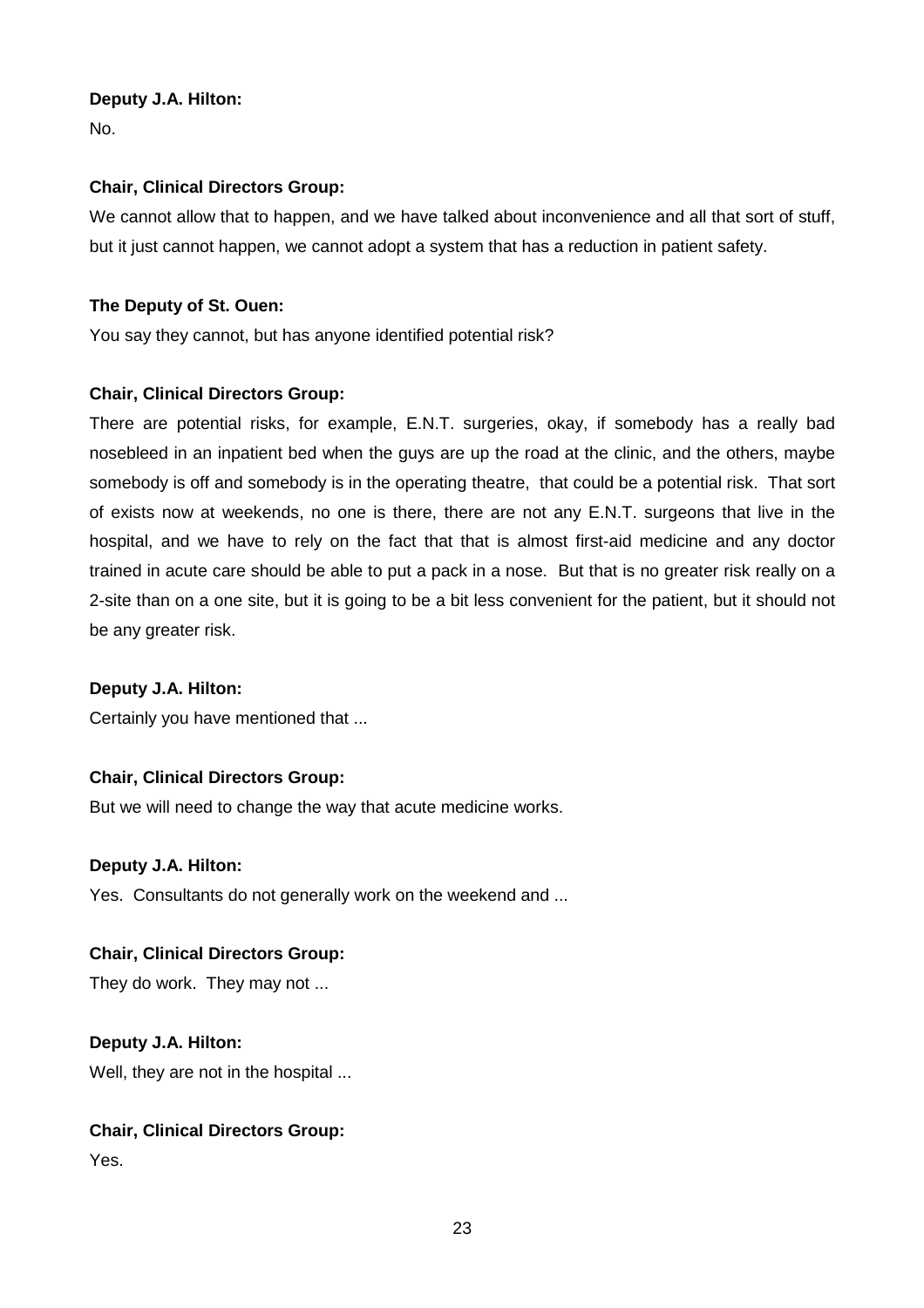#### **Deputy J.A. Hilton:**

 ... so they might be on call, so there is a distance involved, but there is quite a big difference between being somewhere within the parameters of the General Hospital when something happens and being up at Overdale. That is quite a big difference in distance.

#### **Chair, Clinical Directors Group:**

Yes. That is why we have to be very certain and we will have to change the way acute medicine works and acute surgery works and make sure that those things are provided on the site and there is going to have to be changes into how ... especially the acute medicine rota, because what are we talking about here, we are talking about heart attacks, strokes and stuff like that.

#### **The Deputy of St. Ouen:**

So what involvement has the Clinical Directors Group had ...

#### **Chair, Clinical Directors Group:**

That discussion is still ...

#### **The Deputy of St. Ouen:**

... independently or separately looking at potential risks and how to manage those?

#### **Chair, Clinical Directors Group:**

That is happening all the time. That is the process that is ongoing at the moment, working out what we put where, how we run the rotas, how we change how medicine works, how surgery works so that the appropriate clinicians are in the right place 24/7.

#### **Senator S.C. Ferguson:**

How far down your chain of command does that go? Are you pulling in your sisters and frontline nursing staff on that?

#### **Chair, Clinical Directors Group:**

Yes.

#### **The Deputy of St. Ouen:**

When is that work completed then?

#### **Chair, Clinical Directors Group:**

Probably 2 years, I do not know. How long is it going to take? At least another year.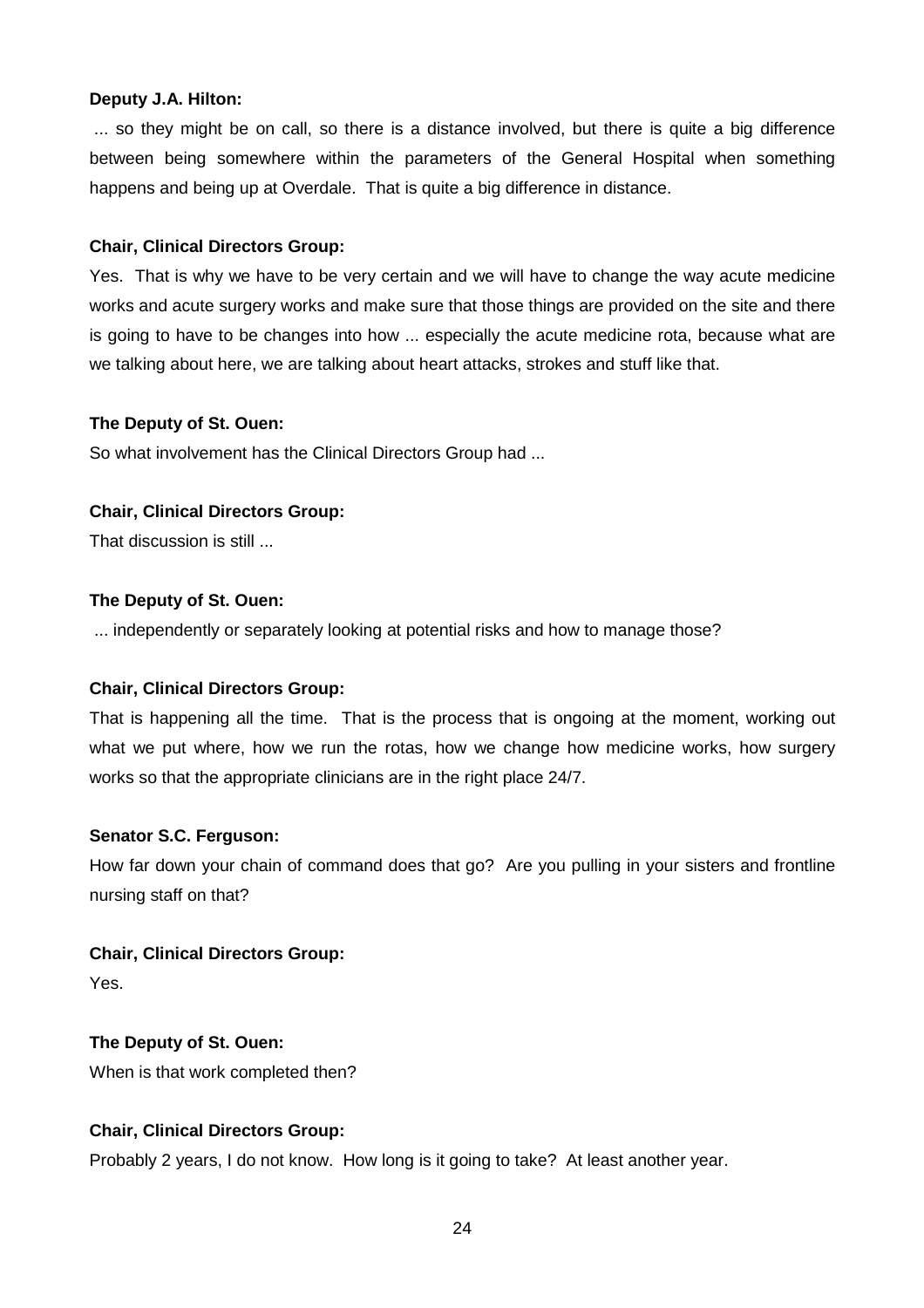#### **The Deputy of St. Ouen:**

I mean, are you confident that all of the potential risks are able to be managed to enable a 2-site hospital to work or do you believe ...

## **Chair, Clinical Directors Group:**

Yes, because I have worked in 2 sites and it can work. The difficulty is identifying all the risks before it starts, because however well you try and do it, we don't have 20/20 foresight, we are not going to be able to plan out every single thing that can possibly go wrong. We are going to try to do that, but stuff will still go wrong like it still goes wrong on a single-site hospital and we have to learn from those. Whenever there is an incident, if there is a SUI or a complaint, we have to learn from those things. It is an evolving thing. It evolves all the time.

## **Deputy J.A. Hilton:**

Have you had any feedback from your current patients, staff on the proposal of the 2-site option, you know, what is the general ... anybody commented to you on it with any views?

## **Chair, Clinical Directors Group:**

I have not had any feedback from patients. I do not think this is going to affect patients very much; it might be a bit better for patients. I think the General is not an easy place to come to as an outpatient and I think if all outpatients are in a new hospital at the Overdale site, it might be a much easier place for them to get around, be seen, get to and from. I think most patients either tend to be inpatients or outpatients.

## **Deputy J.A. Hilton:**

Or outpatients, yes.

#### **Chair, Clinical Directors Group:**

So there is some logic to dividing up the 2 sites like that. They are very rarely inpatients and outpatients simultaneously, so I think that for patients, it is not going to be that big a problem. I think the biggest problem is going to be for clinicians, and especially clinicians in small specialities, like E.N.T., urology, eyes. I think we have to have lots of very serious discussions with Bernard about how we set this up, and I think we are definitely going to need dual equipment.

#### **Deputy J.A. Hilton:**

Yes, and your nursing staff, have they expressed any opinions to you about the dual site option?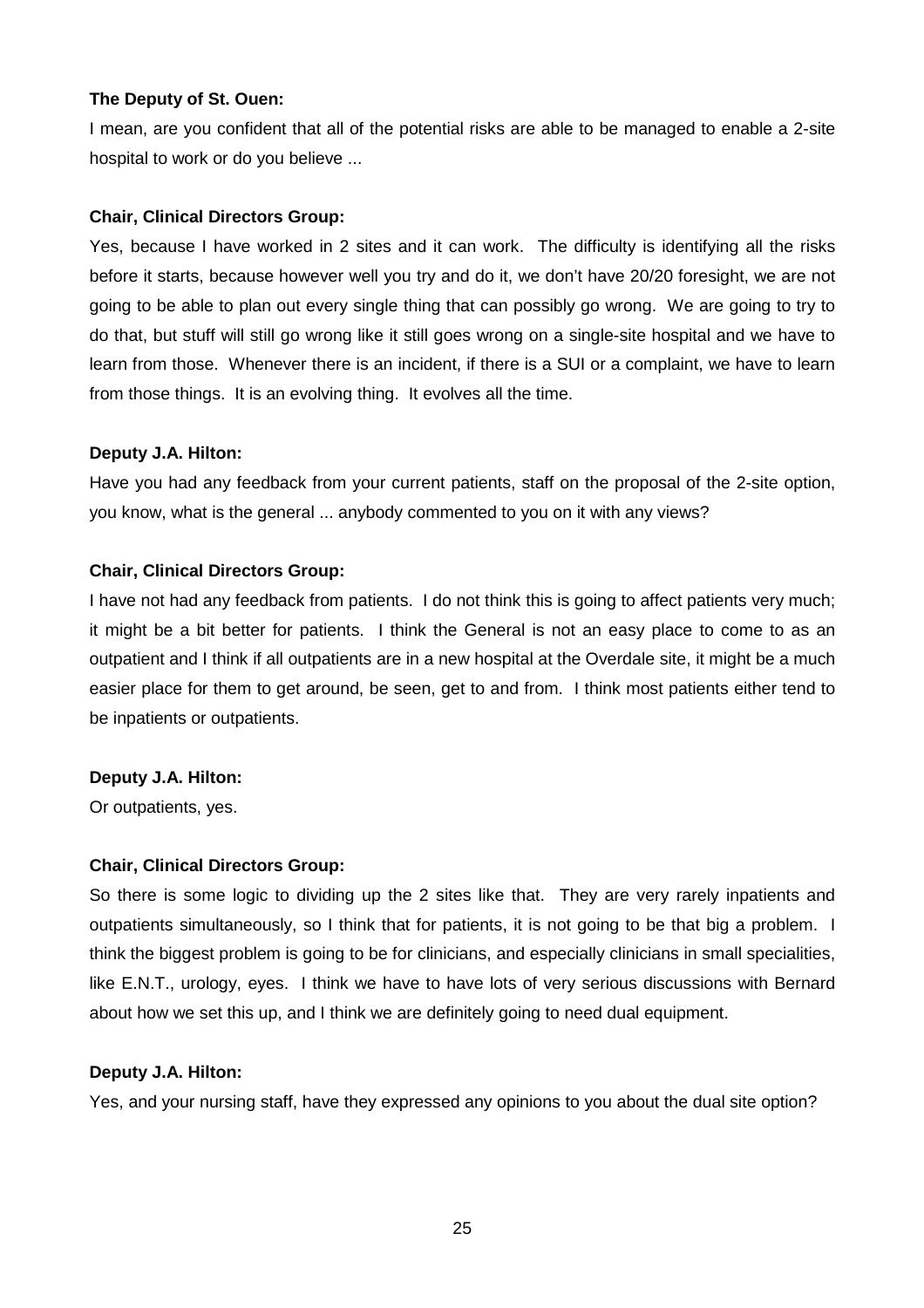Yes, the same worries that I had about if there is a patient on a ward that we need to get down, how is that going to happen, how are we going to be able to manage that? How we did it in Liverpool was ... well, it is different, it is much bigger, a massive E.N.T. ward, but the E.N.T. ward had a kitted-out E.N.T. outpatient room on the end of it, but we had 30 E.N.T. beds. That is not going to happen here. We were looking after 1 million people, so it is different.

#### **Deputy J.A. Hilton:**

Okay, thank you.

#### **The Deputy of St. Ouen:**

What importance do you place on the development and delivery of an electronic patient record system in order to help minimise some of the risks involved in running a dual site?

#### **Chair, Clinical Directors Group:**

I think it is very important, but I am not very technologically whiz--kid. In fact, I am a bit of a Luddite, but I have got to say that since the E.P.R. (Electronic Patient Records) that we have got in at the moment went in ... I thought it was going to be a complete disaster, yet as you get used to it and as the problems are ironed out, it is better. I am surprised, but it is, so yes, Centricity, the xray system, before it came in, there was loads of articles in the B.M.J. (British Medical Journal) with all sorts of people saying: "This is going to be a disaster. It is going to be a complete nightmare. It is going to be rubbish." It is absolutely fantastic. You could not live without Centricity now and I ...

#### **Deputy J.A. Hilton:**

Can you explain that to us?

#### **Chair, Clinical Directors Group:**

It is the x-ray system, so instead of having x-rays on x-rays ...

#### **Deputy J.A. Hilton:**

It comes up on a screen?

#### **Chair, Clinical Directors Group:**

Yes, it is all digital on screens, so I can see them in my clinic, I can see them in the operating theatre, I can see them in my rooms at the Lido. You do not lose them, you do not have to carry a great big bag of stuff around, and I do not think any of the doctors could live without that now, and I think in 5 years, they will not be able to live without E.P.R., but it needs to be developed further.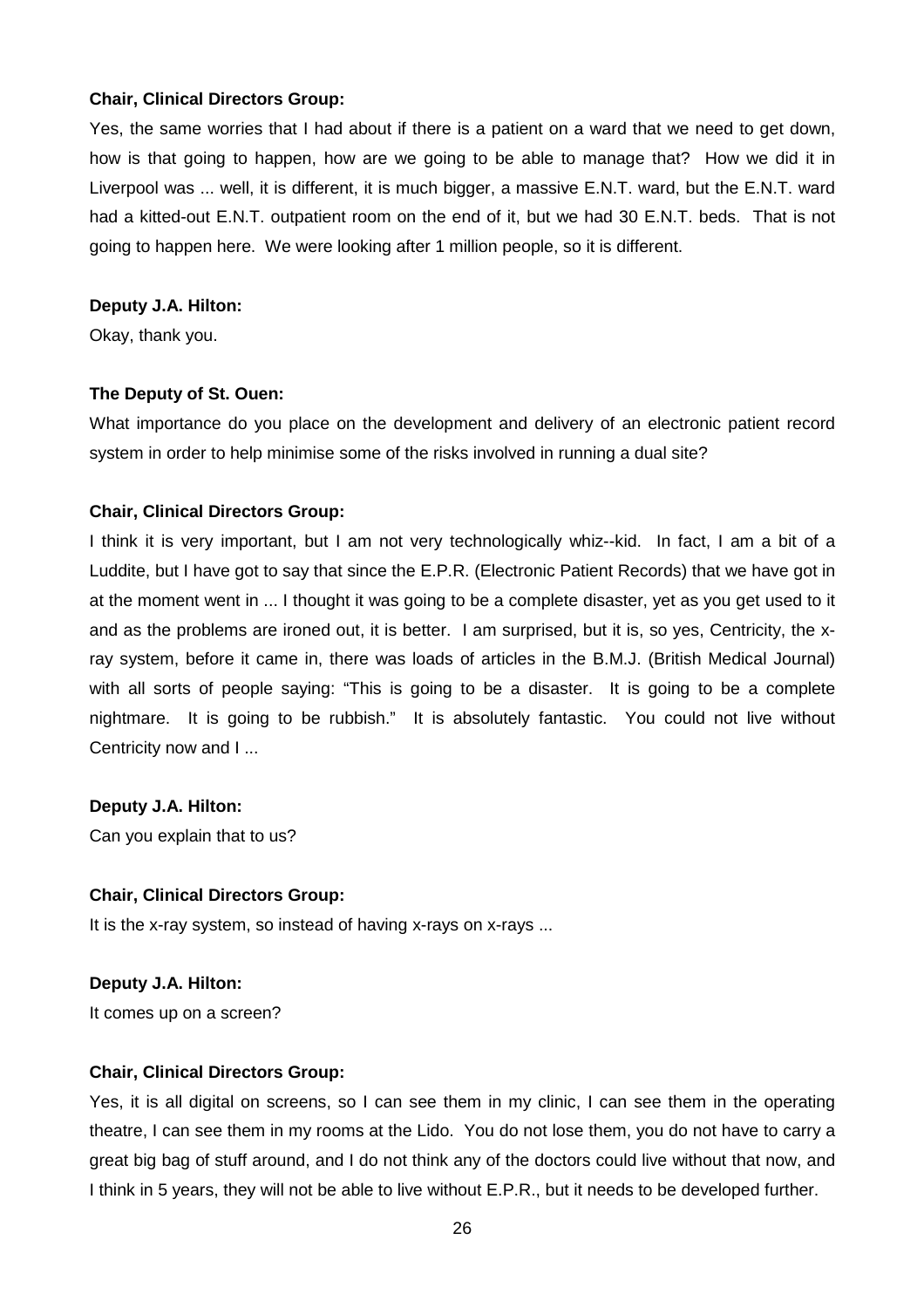#### **The Deputy of St. Ouen:**

What other I.T. type systems do you believe are essential to enable and support a 2-site hospital?

## **Chair, Clinical Directors Group:**

Pass. You have to talk to Graham. I am just not ... I am too old. I can barely work my BlackBerry. But Graham knows all about it.

## **Senator S.C. Ferguson:**

Like your 85 year-old patient who was given an iPad for Christmas. Have you not caught up with her yet?

## **Chair, Clinical Directors Group:**

No, I have not yet. But my wife has got one. That is saying something.

## **Senator S.C. Ferguson:**

Tell me, in the KPMG report, it talked about 60 per cent of the Islanders having medical insurance. Now, what is your impression of ...

## **Chair, Clinical Directors Group:**

I think it is about 20 per cent, 25 per cent maybe. It is not 60 per cent. That is rubbish. Well, I might be wrong, but if it is 60 per cent, they are not using it. I do not know where they get the number from.

#### **Senator S.C. Ferguson:**

No, I do not either. I was just curious. We have been asking people and their opinions are not dissimilar to yours.

#### **Chair, Clinical Directors Group:**

I cannot believe it is 60 per cent, but that is not my ... the proportion of patients that get referred into private practice from public patients, it is more like 20 per cent, 25 per cent maybe.

## **Deputy J.A. Hilton:**

Do you think there will be more or less treatment on-Island with the new proposals? Do you think it is going to stay the same?

## **Chair, Clinical Directors Group:**

I think it is nothing to do with whether it is a dual site or a single site.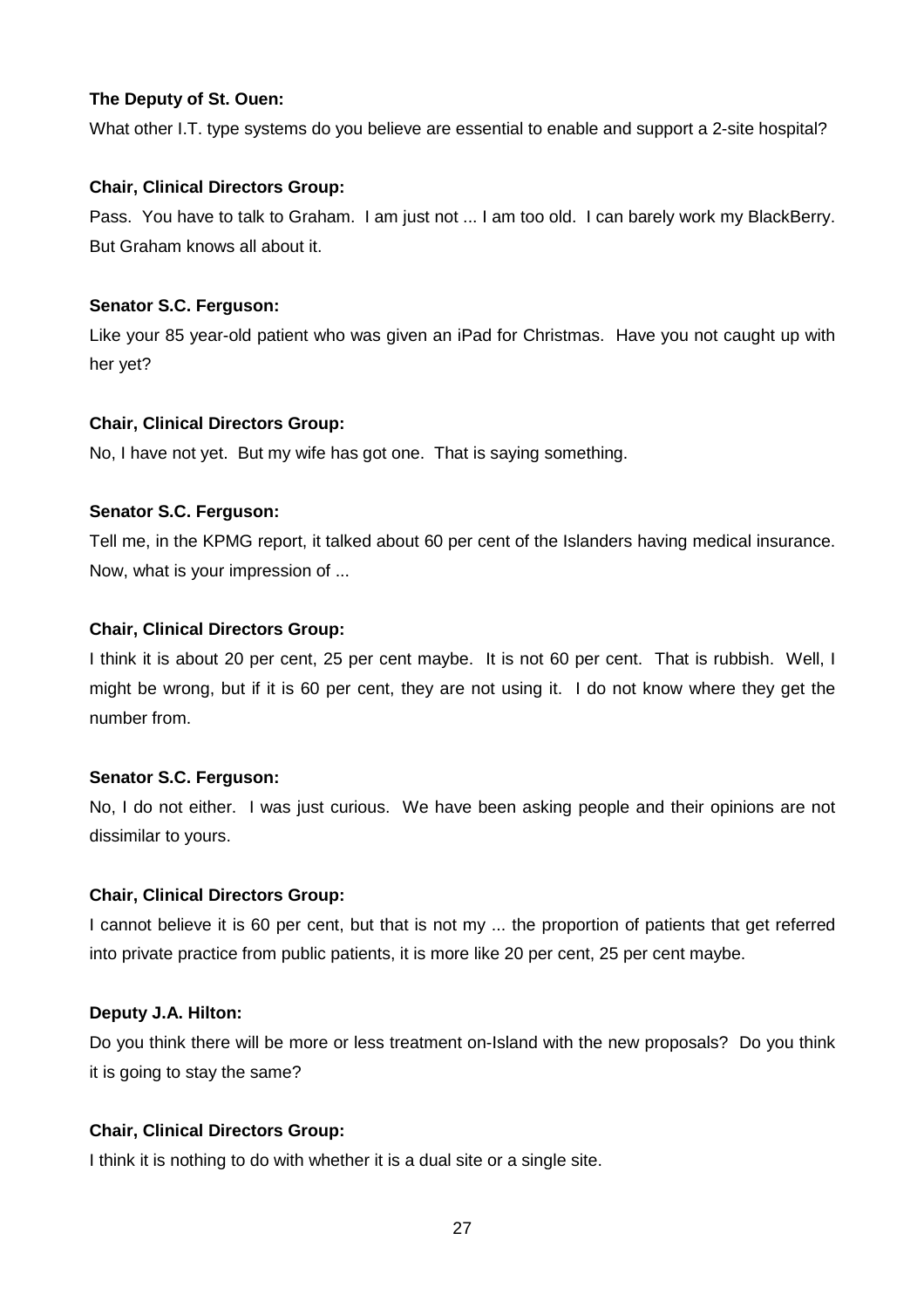## [12:45]

I think that our plan is to have more treatment on-Island, but it is serendipitous whether that happens or not. It depends who comes to the jobs.

#### **Deputy J.A. Hilton:**

Are you talking about your own speciality or other ...

#### **Chair, Clinical Directors Group:**

No, for anything, for everything. So we are going to move ... 2 new surgeons are bringing quite a lot of stuff back, simply because of their skillset, if they arrive with the skillset that is very useful, you will bring it back. When I came, I brought stuff back that was going away, but it is a bit serendipitous who you get, because you cannot ... you could write a job description and say: "This is the person we want to do this, this and this" then you have to reliably be able to attract them and you do not necessarily ... cannot necessarily attract those people. We have got a colon surgeon that does laparoscopic colon surgery, so you do it, and you have got a breast surgeon that does breast reconstruction, so we do it, and it used to go away.

#### **Deputy J.A. Hilton:**

So in the future you can see services being expanded with new staff, because I understand about half the consultants are going to be replaced, are they not, they are retiring in the next ...

#### **Chair, Clinical Directors Group:**

That is the White Paper, is it not? That is in the KPMG ...

#### **Deputy J.A. Hilton:**

I think I ... yes.

#### **Chair, Clinical Directors Group:**

Yes, they are so out of date. It has happened in like one year instead of 10 years. We have got 2 new general surgeons, a new E.N.T. surgeon, new eye surgeons, 2 new orthopaedic surgeons, 2 new urologists, so it just happened really quickly.

#### **Deputy J.A. Hilton:**

That is probably, what, the last year, 18 months?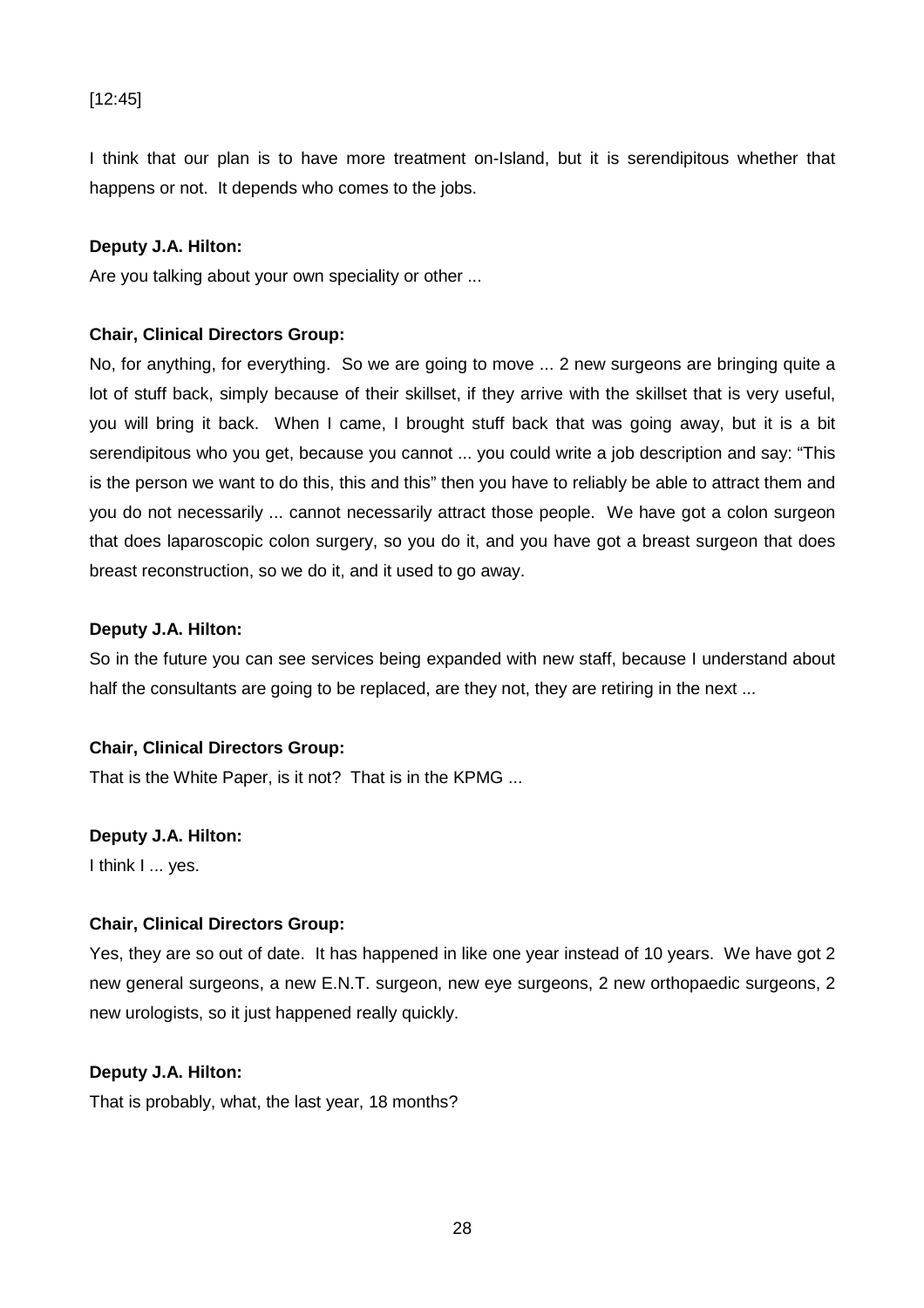Yes, it just tumbled. I do not ... I feel sorry for our H.R. (human resources) staff. They have just been overwhelmed with the number of new staff we have appointed, and they identified that all these people should be going within the 10 years. In fact, as you say, it happened in 18 months, 2 years.

#### **Deputy J.A. Hilton:**

Yes.

#### **Chair, Clinical Directors Group:**

So the age of our staff is not that old anymore - 2 new anaesthetists - so it happened very quickly.

#### **The Deputy of St. Ouen:**

If I understood you correctly just now, you said that you believe that there will be more on-Island treatment and it would not have an impact on either a single site or a dual-site hospital. Can you just elaborate on that?

#### **Chair, Clinical Directors Group:**

Yes, it is the other way around. Whether it is a dual site or a single-site hospital will not have any impact on whether there is more or less on-Island treatment.

#### **Deputy J.A. Hilton:**

It is all to do with the skillset of the people involved?

#### **The Deputy of St. Ouen:**

Yes, size does not matter.

#### **Chair, Clinical Directors Group:**

What do you mean, size does not matter?

#### **The Deputy of St. Ouen:**

I presume if we offer a more comprehensive range of services, it is likely that you would need a larger hospital. Am I incorrect in that assumption?

#### **Chair, Clinical Directors Group:**

You need more beds, yes, or maybe not, because some people will stay in shorter, but as it is serendipitous about who we attract, okay, whether the beds are ... well, the beds are all going to be on one site. The question is ... well, they are not, because there is going to be day-case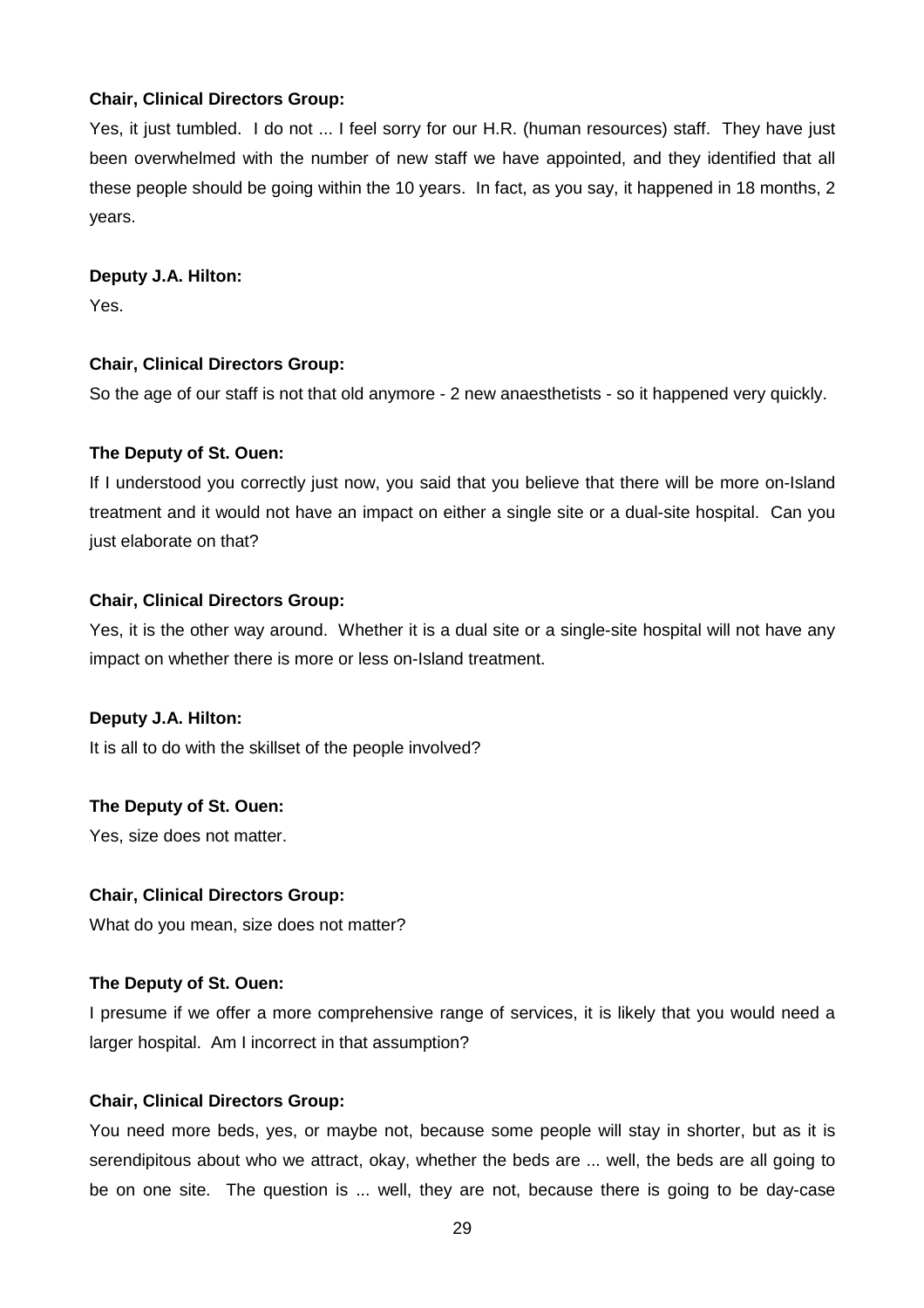surgery as well, but what happens is the pattern of work changes, okay, so our numbers going through the theatres have not changed very much in the last few years, but the complexity of the cases have, so instead of a breast operation taking, I do not know, an hour or so, it might take 4 hours because it is going to be reconstructed at the same time - or 6 hours - and the histology that comes out of the breast now is much more complicated than it used to be. Prostate biopsies used to be a single biopsy. Now there is up to 8 biopsies from the prostate, because they do mapping of where the tumour is. So technology makes stuff change in how we use things, but whether it is one big hospital or one big hospital split in 2 sites, I do not see how it makes a difference.

#### **The Deputy of St. Ouen:**

Well, we understood to believe by KPMG that obviously the size of the hospital is directly related to what is provided and hence the reason why the proposal to develop the community services and the need for a smaller hospital because of it. From what you are just saying is that: "Forget about all of that. We can expand the services we offer and yet nothing comes out with regard to the size of the hospital."

#### **Chair, Clinical Directors Group:**

Yes, but they will not all expand, because serendipity will means that sometimes we might get ... okay, when I go, we do not get somebody to replace my head and neck cancer, we might have to send more head and neck cancer away, so you do not know how the life will change in the future in terms of what comes to the Island and what goes away, but I do not really see whether it is a single site or a double site affects the amount of work that goes away to the U.K. or not.

#### **The Deputy of St. Ouen:**

So we do not need more theatres and we will not need other materials?

#### **Chair, Clinical Directors Group:**

Yes, but whether on one site or 2 sites, it does not matter, does it? We do need more theatres, because we just told you what is happening at the moment is theatre numbers are staying the same, but they are becoming much more complicated and operations that used to take ... take E.N.T., E.N.T. it has already happened in. When I was a boy, I used to sit in outpatients and do sinus washouts on 15 patients while my boss was next door. Lo and behold, you bring them back each week for 6 weeks until you got clear washouts, and after 2 or 3 weeks most people would stop coming back, because it is horrible, and you used to see them, they got better. Whether they got better or not or they just did not want to come because it hurt too much, you never knew. But those patients now have a C.T. (computerised tomography) scan and functional endoscopic sinus surgery, which takes between an hour and an hour and a half in surgery, so that has already happened in E.N.T., and that is happening in all specialties. There were no knee replacements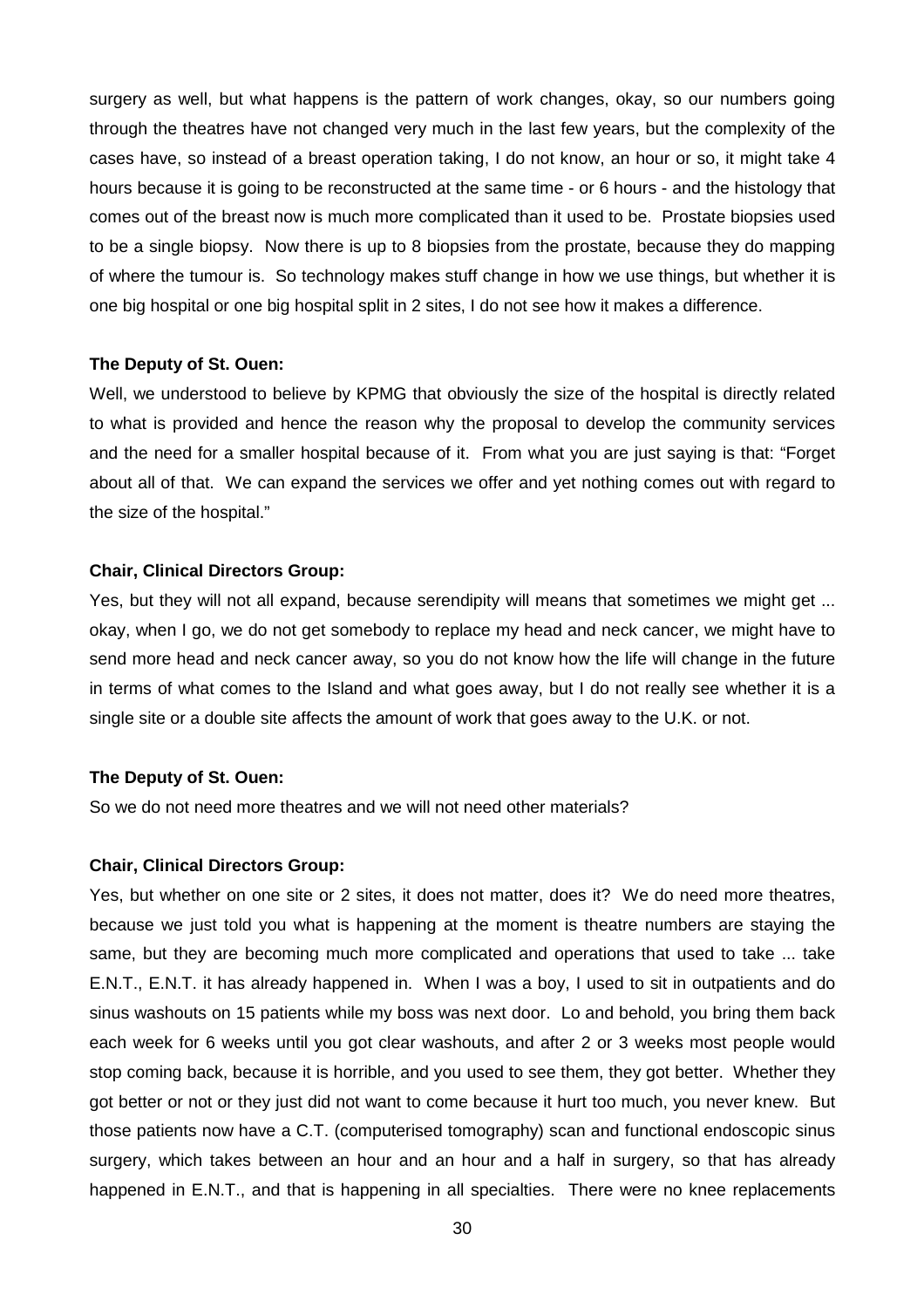when I was a medical student. It did not exist, they did not know how to do a knee replacement. Well, they had hip replacements, but now they are both done in equal numbers, and so as the complexity of the surgery changes, the amount of theatre time that we need goes up, but in most of those cases, they can get out quicker. There was an enhanced recovery programme for colon surgery before we got the laparoscopic colon surgeon, so their stay in hospital went down from something like 10 days to 4 days, and that is going to come down even less, so the bed numbers can go down, but the amount of time in the operating theatre goes up.

#### **The Deputy of St. Ouen:**

Just to confirm, you are of the belief that within the funding or spending envelope of £300 million, regardless of where the hospital is, we will be able to look forward to being able to enjoy this, expand the services, alongside the advances in technology which may or may not put a greater burden on the consultants and the doctors that are treating the patients?

#### **Chair, Clinical Directors Group:**

I am not sure it is all going to get that in £300 million, but that is the plan, but we cannot predict far enough down the line to know.

#### **The Deputy of St. Ouen:**

But we are building a new hospital and the facilities have got to last 50 years, surely?

#### **Chair, Clinical Directors Group:**

They have got to last 50 years, but they have got to be ... it has to be built future-proof, as Julie said to one of the meetings in the town hall. We have to be able to adapt things as things change, so at the end of the day, as I said, if the money is £300 million, that is the money and that is a political decision, because we could spend - let alone just on building the hospital and providing healthcare - £1,000 million, whatever number can be spent. Look at the United States, look at England, it is completely broke with the amount of money they have spent on health care. We have to make - you, we, the Island as a whole - the political decisions about what the money is going to be spent on.

#### **Senator S.C. Ferguson:**

Have you and your colleagues ever had blue-sky discussions about changing the funding model?

#### **Chair, Clinical Directors Group:**

Yes. That took place about ... oh, a long time ago, when James Le Feuvre was in health. There was a whole ... it might have been 2 days on blue-sky thinking, about how we could do it, and hypothecated taxes perhaps, more private care, lots of blue-sky thinking, but at the end of the day,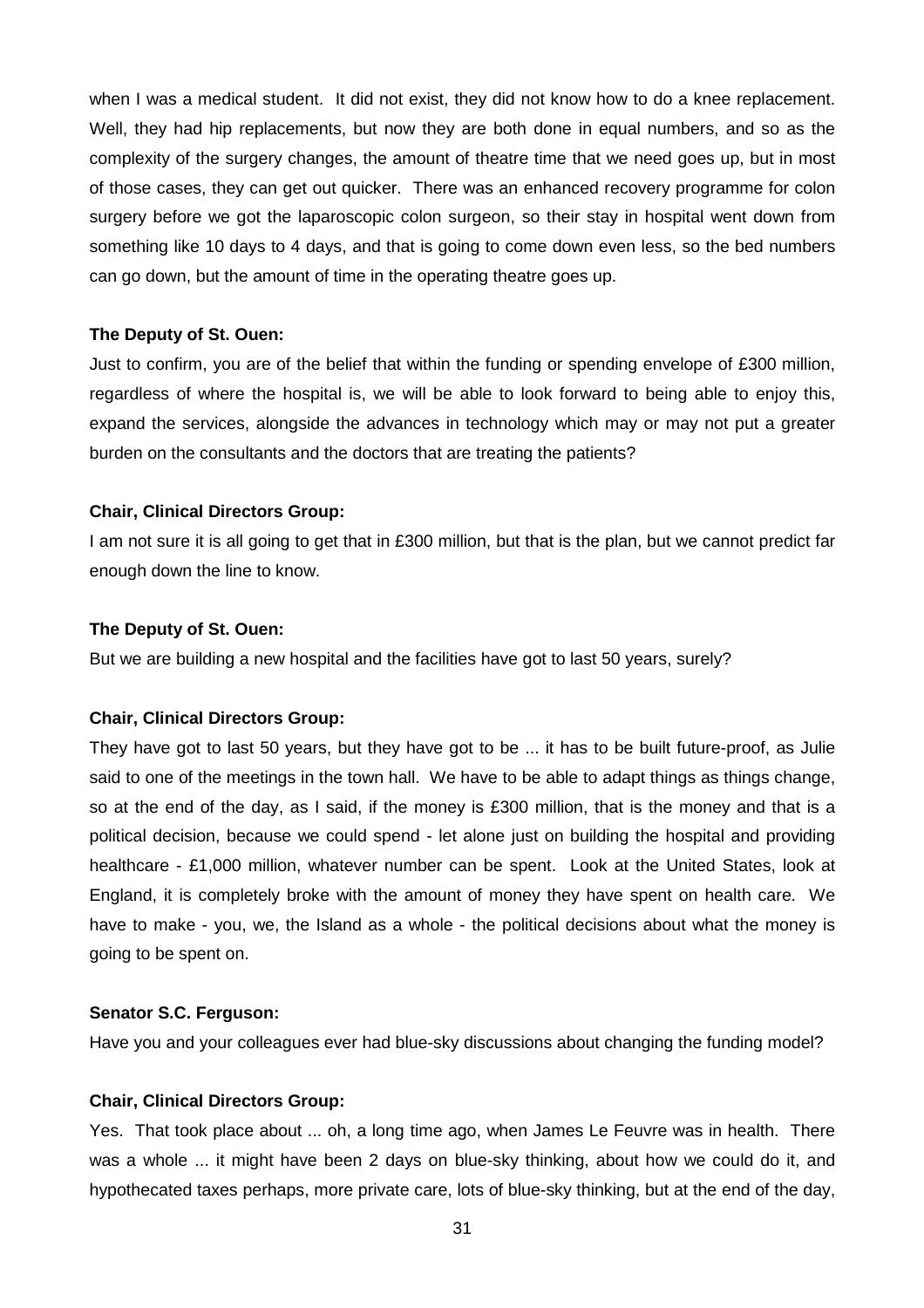we live in a - for good or bad - relatively low-tax society, which is good, and we have to live within our budget, which I think is also good.

## **The Deputy of St. Ouen:**

Bearing that in mind, have any of the Clinical Directors Group been required or been involved in determining what services continue to be provided on the Island and what services will continue to be provided off-Island, in particular with regard to the value for money and the cost effectiveness of that provisioning?

## **Chair, Clinical Directors Group:**

Value for money, cost-effective. Yes, we are involved. It has gone through one planning cycle with cardiology already. There were plans afoot to roll out to nearly all ... because we do not have strong contracts for tertiary care, there were loads of discussions about how we would continue to roll this out across all specialties to make sure that we got value for money and were not being ... what is the word? I have to be careful ... paying over the odds for our care. We are continually involved in those discussions. Jo Yelland leads on that.

## **Senator S.C. Ferguson:**

What were the results of the cardiology review?

#### **Chair, Clinical Directors Group:**

It saved loads of money, because they had ... when the new contract was put in, they had to do ... they could not charge above tariff. If they did extra stuff or stuff went wrong on the patients, they had to pick up the bill for that instead of billing us for it and they could not do secondary referral to other doctors within their system without talking to us first, and so we got a much better handle on how the money was spent and the contract stayed with Oxford, but they were ... it was a stronger contract.

#### **Deputy J.A. Hilton:**

There has been a lot of work done on these service level agreements with hospitals in the U.K., the acute services.

#### **Chair, Clinical Directors Group:**

There was a lot of work being done. It has sort of stagnated a bit for the moment.

**Deputy J.A. Hilton:** Why do you think that is?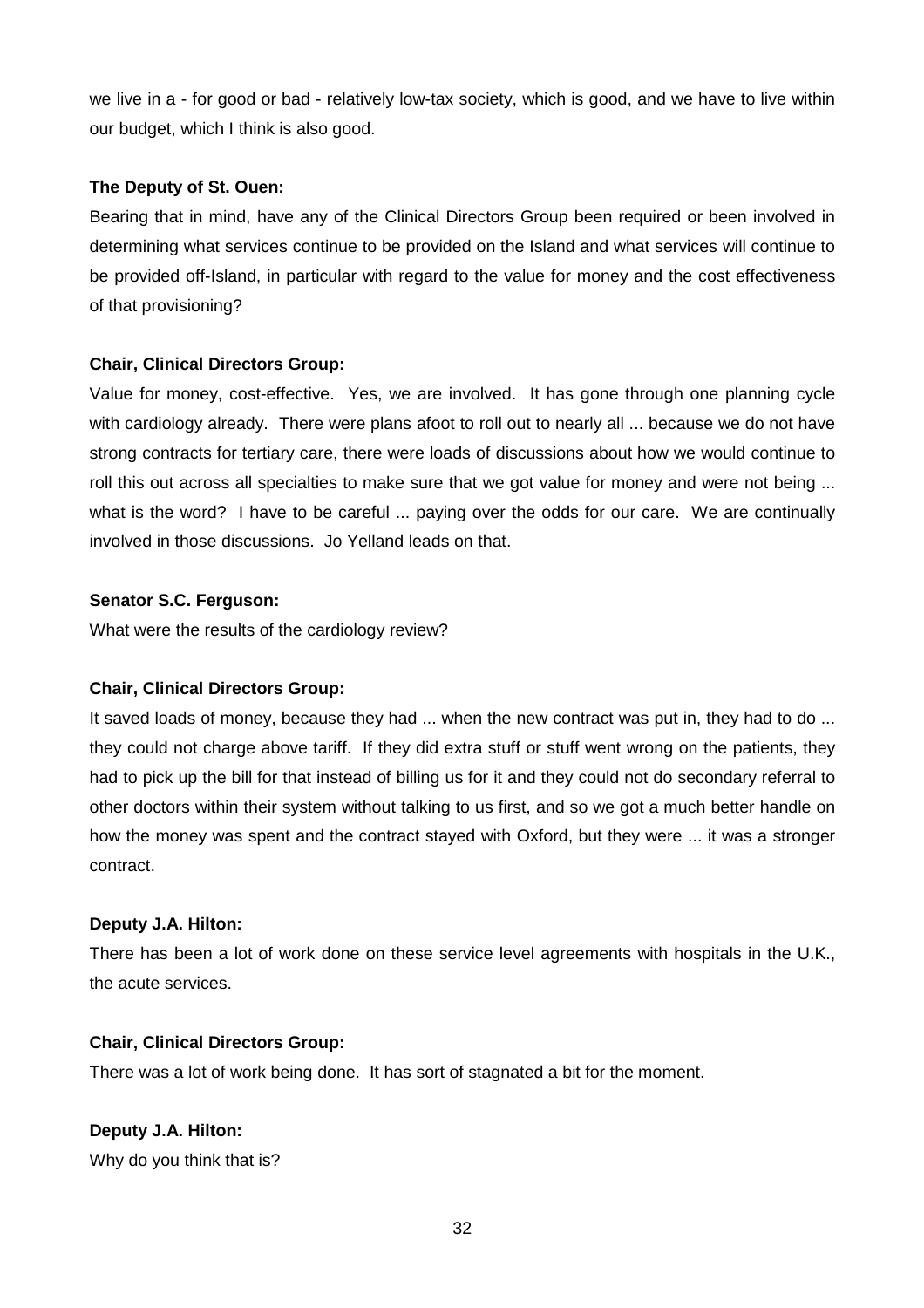The election.

## **Deputy J.A. Hilton:**

Election? It is nothing to do with ...

## **Chair, Clinical Directors Group:**

The election.

## **Deputy J.A. Hilton:**

... the person who is leading on it being asked to lead on something else?

## **Chair, Clinical Directors Group:**

No, it is the election.

#### **The Deputy of St. Ouen:**

With the relatively small number of cases in certain specialist areas, do you believe that there is a need for certain medical support to continue to be provided off-Island?

#### **Chair, Clinical Directors Group:**

Yes. There are 2 ways we can do it. Some things will need to go off-Island for the foreseeable future. We can also bring expertise to the Island when necessary, so the answer is yes.

#### **Senator S.C. Ferguson:**

How about that wonderful system whereby the surgeon is in London and there is a computer operating on the patient?

#### **Chair, Clinical Directors Group:**

Yes, I have seen it. I am sure it will be appropriate for some surgeries. I am not sure how much it is going to cost to set it all up but I am sure it will happen in some jurisdictions, but I think it is pretty ... it is not nearly routine even in the most advanced places, but this stuff does not come cheap and it is only appropriate to certain procedures. The robot is not very good at moving around. It is pretty good at the prostate, where everything is in a little bit. If you are doing emergency surgery, I am not sure how well it copes when things start going wrong.

#### **The Deputy of St. Ouen:**

Given that we are a small Island with 100,000 people population, is there any concern about attracting appropriate consultants?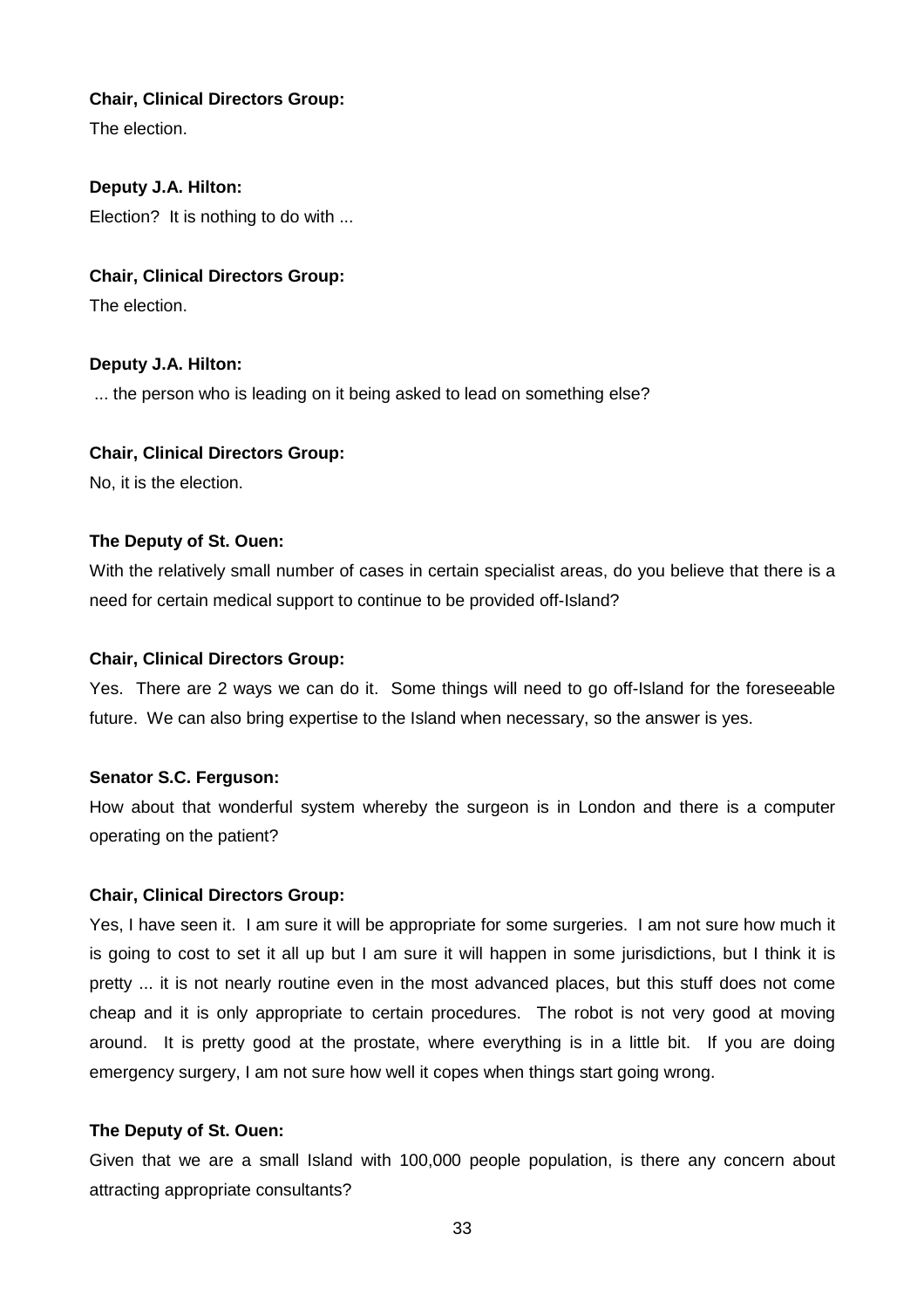Yes, there is always concern about that. We have been very lucky in that the N.H.S. (National Health Service) is in sort of meltdown, so we have been able to attract good consultants.

## **The Deputy of St. Ouen:**

Given that there will be improvements within the U.K. in the next 4 or 5 years, let us say ...

## **Chair, Clinical Directors Group:**

Why do you think that?

## **The Deputy of St. Ouen:**

One would hope that in the same way that we looked to improve our health services, I am sure the U.K. must be wanting to do the same for theirs.

## **Chair, Clinical Directors Group:**

I am sure they would, but they are lost.

## **Deputy J.A. Hilton:**

They are given too much money.

## **Chair, Clinical Directors Group:**

They are lost.

## **The Deputy of St. Ouen:**

So you believe it will remain in meltdown?

#### **Chair, Clinical Directors Group:**

I think it is going to remain in meltdown for quite a long while to come yet, and that is why we have been able to attract great consultants from the U.K. recently.

## **The Deputy of St. Ouen:**

So you do not see that situation changing?

## **Chair, Clinical Directors Group:**

Well, it will eventually, but that might be 10 years' time, 20 years' time.

## **The Deputy of St. Ouen:**

Right, so what consideration is being given to dealing with that particular situation if it arises?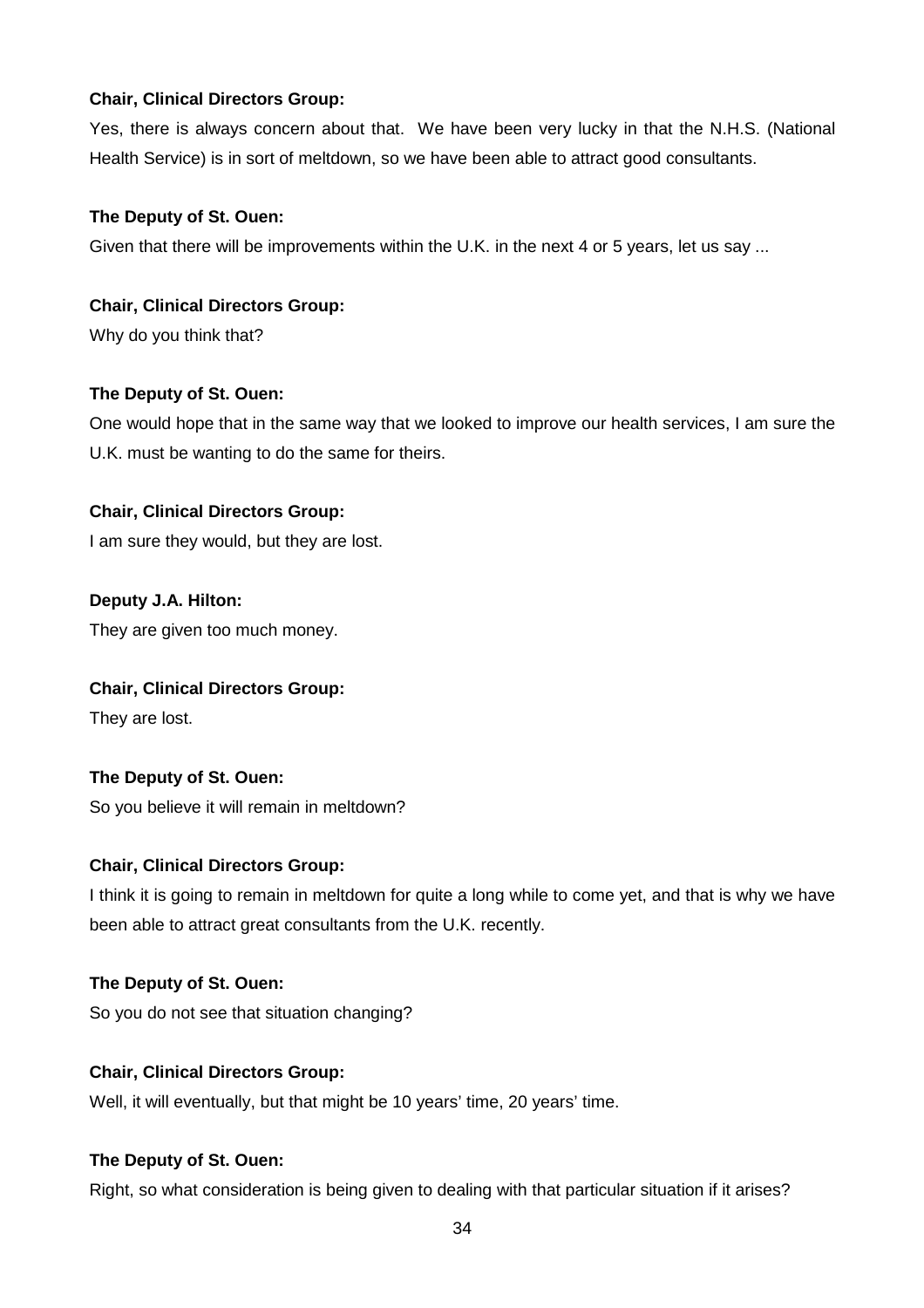None at the moment. If we have to ... it is the marketplace, is it not, at the end of the day. We may need to increase working conditions, salaries, something like that, if we want to continue to attract, but at the moment we are lucky, because the U.K. is stony broke.

[13:00]

## **The Deputy of St. Ouen:**

But before the meltdown we had significant difficulty attracting consultants.

## **Chair, Clinical Directors Group:**

I think that we went through a period where it was much more difficult. We advertised for jobs where we got very few applicants, but that is not happening at the moment.

## **The Deputy of St. Ouen:**

But that is something we need to be prepared for?

## **Chair, Clinical Directors Group:**

Yes. The question is how long is it going to be before England turns around? I do not think it is in the near future.

## **Deputy J.A. Hilton:**

It depends if the Labour Party gets in.

## **Chair, Clinical Directors Group:**

What, are they going to fix it?

## **Deputy J.A. Hilton:**

No, they like spending money.

## **The Deputy of St. Ouen:**

Most of our consultants come from England, do they?

## **Chair, Clinical Directors Group:**

Most of our consultants do come from England. There is no reason why we could not advertise in Australia ... well, anywhere. We could advertise anywhere we like, and in fact, the B.M.J., it goes around the world, so when the advert is in the B.M.J. it does get to everyone.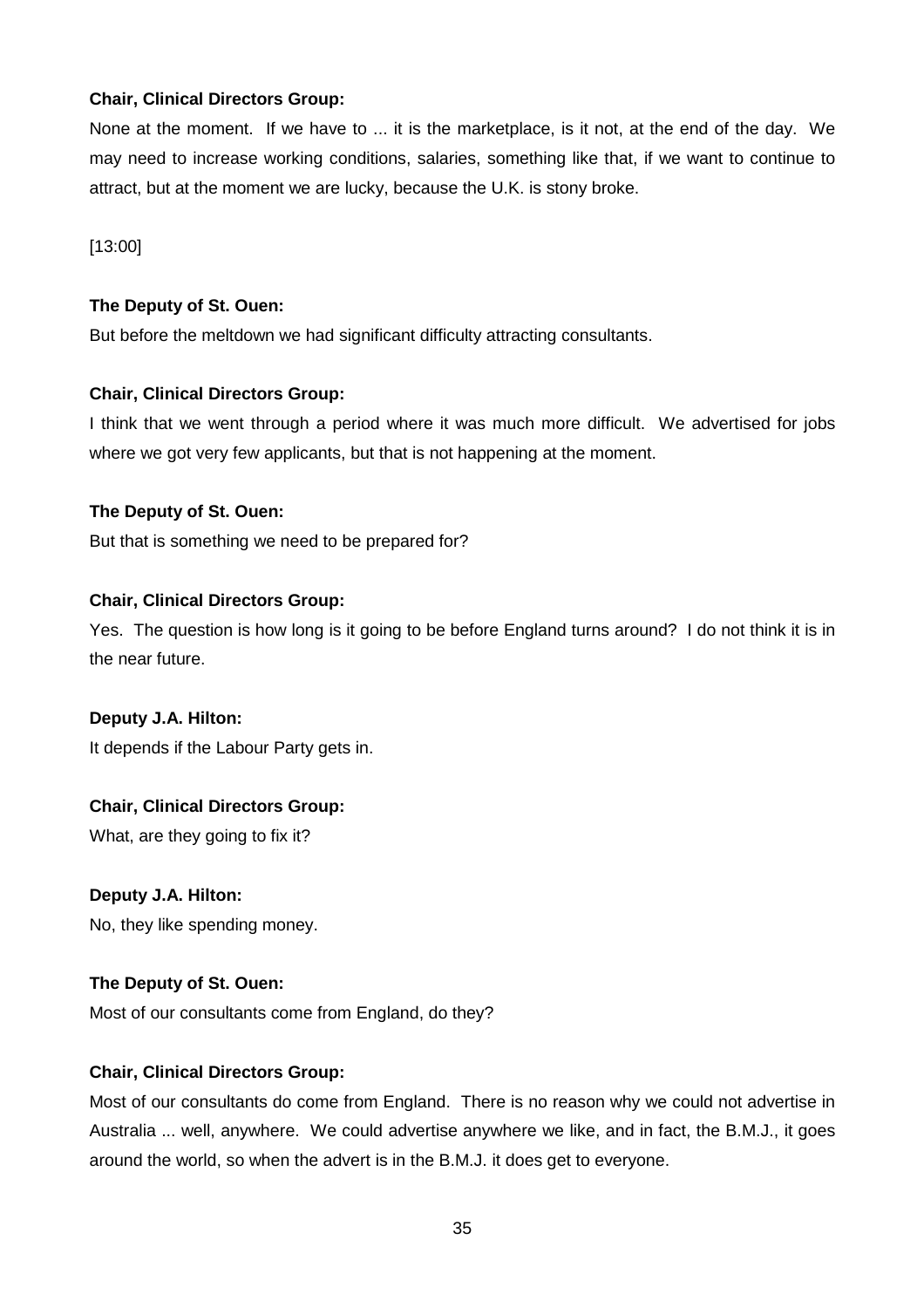#### **Senator S.C. Ferguson:**

Especially since it is online and you could start specifying which area you want to work in.

## **Chair, Clinical Directors Group:**

We have inquiries from all over, Canada, Australia.

## **Deputy J.A. Hilton:**

Can I just ask you what evidence you believe is available from the Intermediate Care Pilot to demonstrate that it can replace any parts of a hospital stay and by how much?

## **Chair, Clinical Directors Group:**

I do not know of any real hard evidence. I do not think there is any hard evidence so far. Certainly all the White Paper and steering group meetings that I go to, my main input is to say: "What are you going to put in place to measure the effect of this to make sure that the money we are spending is worthwhile?" Sometimes that is very difficult. I have been told that they think - but nobody really knows - that not this winter just gone, the winter before, when the norovirus was a big problem, that if that Intermediate Care Pathway Pilot had not been in place, we would have had more problems in the hospital. Pretty nebulous, but it is very important, and as I said, I am a pretty acute surgeon, not a community-type based physician. My main input has been to say: "Look, you have got to put stuff in place to measure the outcomes of this because you are spending a lot of money that might have been spent on something else and you have got to make sure that it is doing what it says on the tin."

#### **Senator S.C. Ferguson:**

Yes, because it is not just money outcomes, it is patient outcomes.

#### **Chair, Clinical Directors Group:**

Yes, both. Yes, we are spending a lot of money. You have got to make sure it does what it says on the tin. The money spent has got to have some effect on the patient outcomes, yes.

#### **Senator S.C. Ferguson:**

Yes.

#### **Chair, Clinical Directors Group:**

I do not mean you measure the money outcomes. The money has been spent. You have got to measure the patient outcomes to make sure it has been well-spent.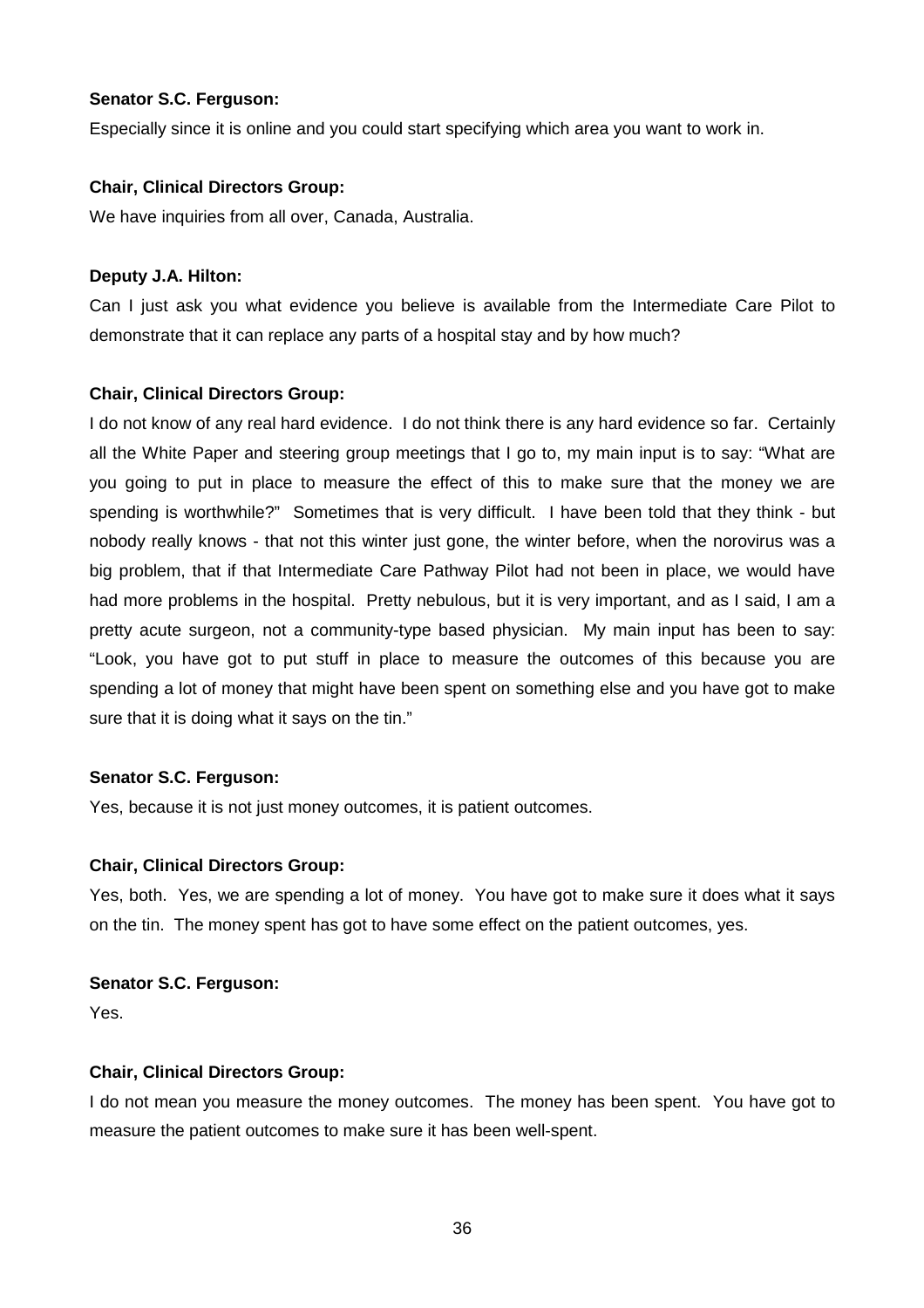## **Senator S.C. Ferguson:**

Whether there is a cost benefit.

## **Chair, Clinical Directors Group:**

Yes.

## **Senator S.C. Ferguson:**

As I say, Helen, your Managing Director, should know quite a bit about that because she was at Plymouth when they redid the Stroke Department.

## **Chair, Clinical Directors Group:**

Yes.

## **Deputy J.A. Hilton:**

Finally, I would just like to ask you what evidence is the Acute Services Plan providing about the scale and nature of demand for hospital services going forward?

## **Chair, Clinical Directors Group:**

Say that again?

## **Deputy J.A. Hilton:**

The Acute Services Plan.

## **Chair, Clinical Directors Group:**

Yes, that is the thing that we are doing at the moment. We have to work out what we need to ...

#### **Deputy J.A. Hilton:**

Right, okay. We wanted to know what evidence is the Acute Services Plan providing about the scale and nature of demand with hospital services going forward?

#### **Chair, Clinical Directors Group:**

It is mainly about the demographics, how the demographics are changing and how we are going to get the percentage of population that is going to be older and more in need of medical care is going to go up, there is a higher percentage of the population, there is going to be less people in work paying for the care for a large number of people who hopefully are going to live a bit longer, their joints are going to break down more often, they are going to need more orthopaedic surgery, they are going to need more prostate surgery, they are going to need more urological surgery,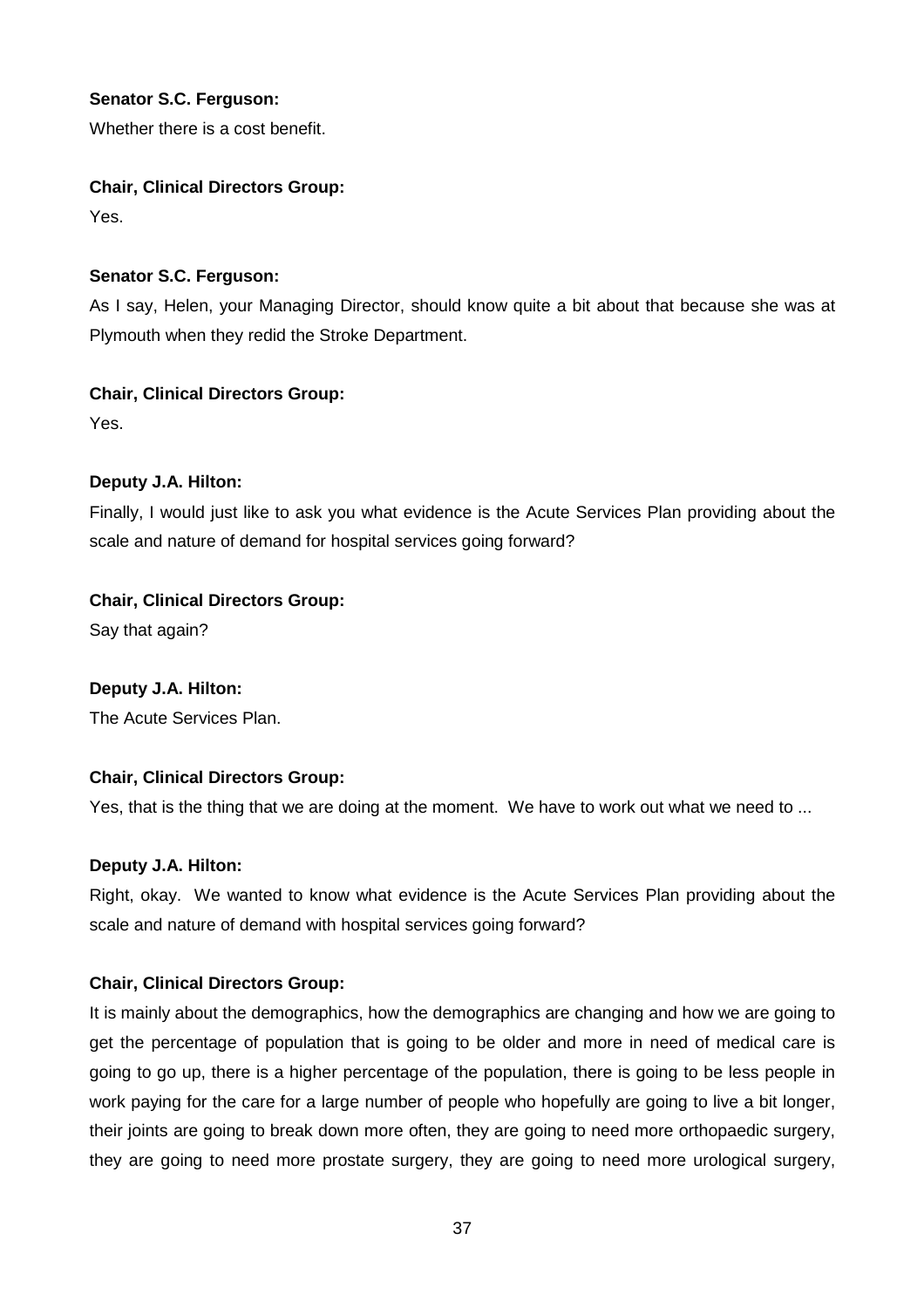they are going to need more of everything because they are all going to live longer and they are not going ...

#### **The Deputy of St. Ouen:**

You are just focusing on the ageing population rather than a growing population, is that what you are saying?

## **Chair, Clinical Directors Group:**

Yes, mainly ageing population, because the other way to approach it would be to say: "Well, our diseconomies of scale are so great that we can change the whole melting pot by saying, 'Well, can we have more than 100,000 people on this Island? Can we have 200,000 people on this Island?" because once you get to 200,000 people, that is what things are made for in health. Most hospitals in England run for 250,000 people, so if you had 200,000 people living here, you could really seriously ... you know, a LINAC (Linear Accelerator) becomes a really viable proposition. Can 200,000 people fit on this Island? I do not know. That is a political decision, is it not?

## **Deputy J.A. Hilton:**

Just to round off, this is a personal view, your personal view on how you feel about the health service as it currently stands and its future. Are you confident about the future?

## **Chair, Clinical Directors Group:**

Yes, I am, I am. I think that people are working hard to try to improve the access to care to people and improved quality of care. Certainly my role within that for the last year and a bit has mainly been about revalidation and appraisal to make sure that all our doctors keep their licences. N.H.S. England came on Friday, so I had to change my date. They were here on Friday. I think they went away pretty impressed. They thought they were going to find a real backwater with us miles out of date, not running the proper systems. They looked at all our systems and they thought some of the stuff was really good. They really liked the fact that our private patients are in the same hospital as the public patients, they are not shoved away somewhere else, and they thought that was better for the public and private patients, because the people are onsite. But they thought it was good. I think we are lucky that we are trying to expand health services, rather than the U.K. is trying to cut back on what they spend.

#### **Deputy J.A. Hilton:**

All right, thank you very much indeed for coming this morning.

## **Chair, Clinical Directors Group:**

A pleasure.